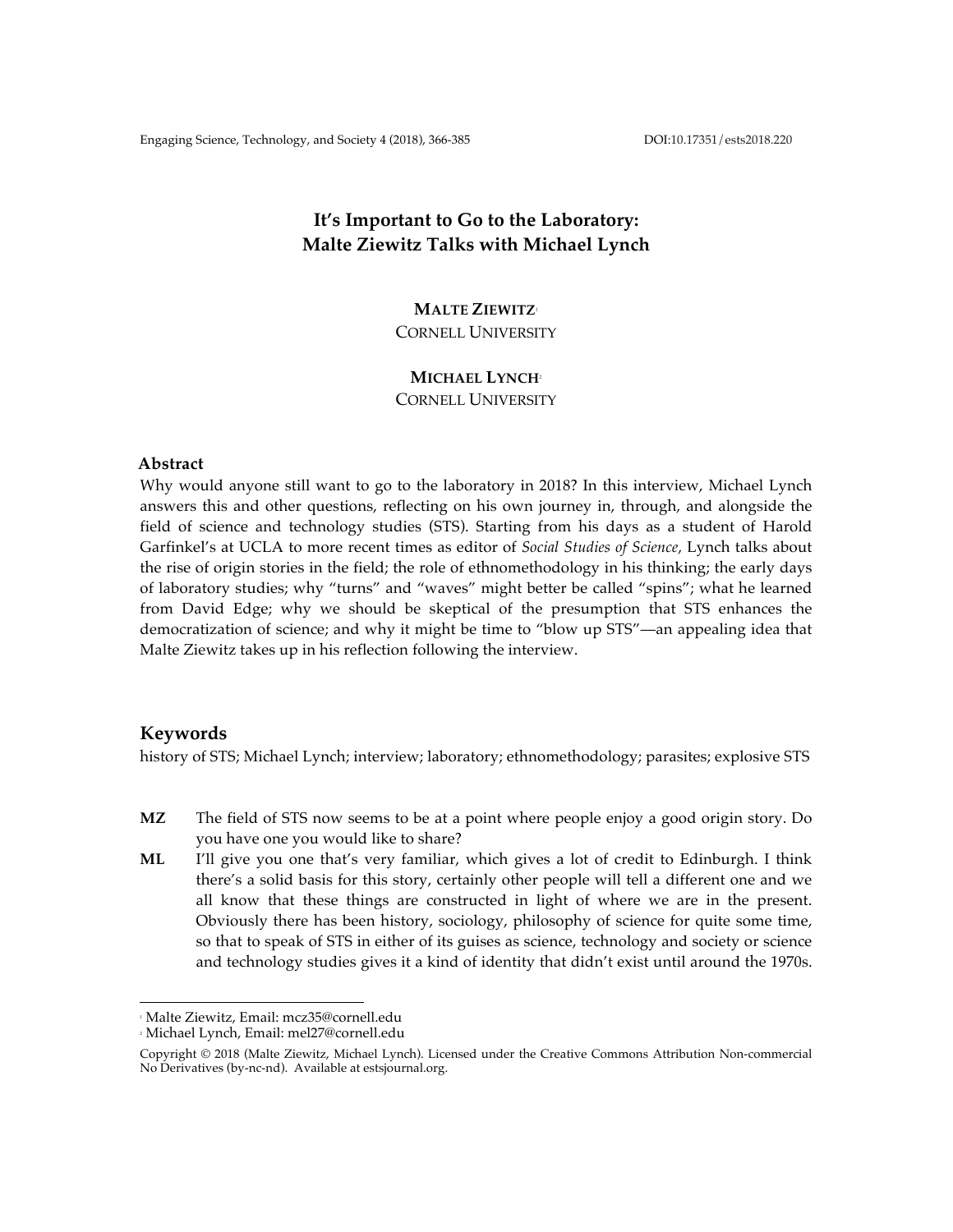There were programs at Cornell and elsewhere, going back into the '60s, perhaps earlier. I haven't really traced them back much further than the '60s. These were teaching programs generally, similar to programs in engineering ethics or bioethics in universities today. This is still the case for some science, technology and society programs that mainly aim at providing humanistic education for undergraduates in engineering and sciences. There is an undergraduate honors thesis written at the University of York by Thomas Kelsey in 2013 that points to how the Edinburgh program developed from one that scientists such as C. H. Waddington helped to instigate. The thesis is entitled (it's a quote from David Bloor): "I'm not sure that Prof Waddington really got what he had hoped for." In line with the quote from Bloor, Kelsey describes how the program was set up by scientists and university administrators to broaden the education of science students, but the Science Studies Unit soon pursued a different agenda, which was to study science as a social phenomenon. I don't know how people in Edinburgh would react to the thesis, whether they'd see it to be accurate or not, but it made sense to me. We think of STS as something that started in the early '70s and as developing out of the sociology of science. It isn't necessary to think of it that way, but if you do think about it that way, clearly it had to do with critiques of Merton that were influentially launched by people like Mulkay (1976), who wasn't at Edinburgh but was allied with David Edge, who was the first director, and by Bloor and Barnes. The key move was to treat the sciences not as a model for sociology to emulate or as another institution within a framework of social theory, such as in Merton's or Talcott Parsons' theory (even though Merton was very keen on a sociology of science, it was one piece of what he did and one piece of what other sociologists did, and it was very much firmly ensconced in the methodological and theoretical strains of sociology at the time). Edinburgh was very important for leveraging it out of that kind of trajectory. The Unit had an institutional base, which existed since the late 1960s, and produced some very influential writings, treating the sciences as something to investigate without prior commitment to their epistemic status or methodological formulae. I'll get to my debates with Bloor later, but he and the Unit should be credited with making a move to be somewhat autonomous from the sociology of science, and of course they drew heavily from both the history and philosophy of science, primarily Kuhn but also Lakatos and to some extent Popper and Feyerabend. I think that it was essential at the time to break from the pre-existing sociology of science, which had two aspects to it that are still around, one being the bibliometric studies or sociometric studies as they called them, which attempted to map networks of citations, using them as indicators to get a sense of fields, the other being the theoretical connections to the structure of social action and theory of social structure from Parsons and functionalism. And then Latour and Woolgar's book and the other ethnographies in the 70s became sensible things to do in light of what already had been argued in Edinburgh. Social constructionism already was around, of course, but applying it to natural science seemed like a startling thing to do: treating the sciences as open to investigation, as open to criticism. Starting with the Strong Program, there was a build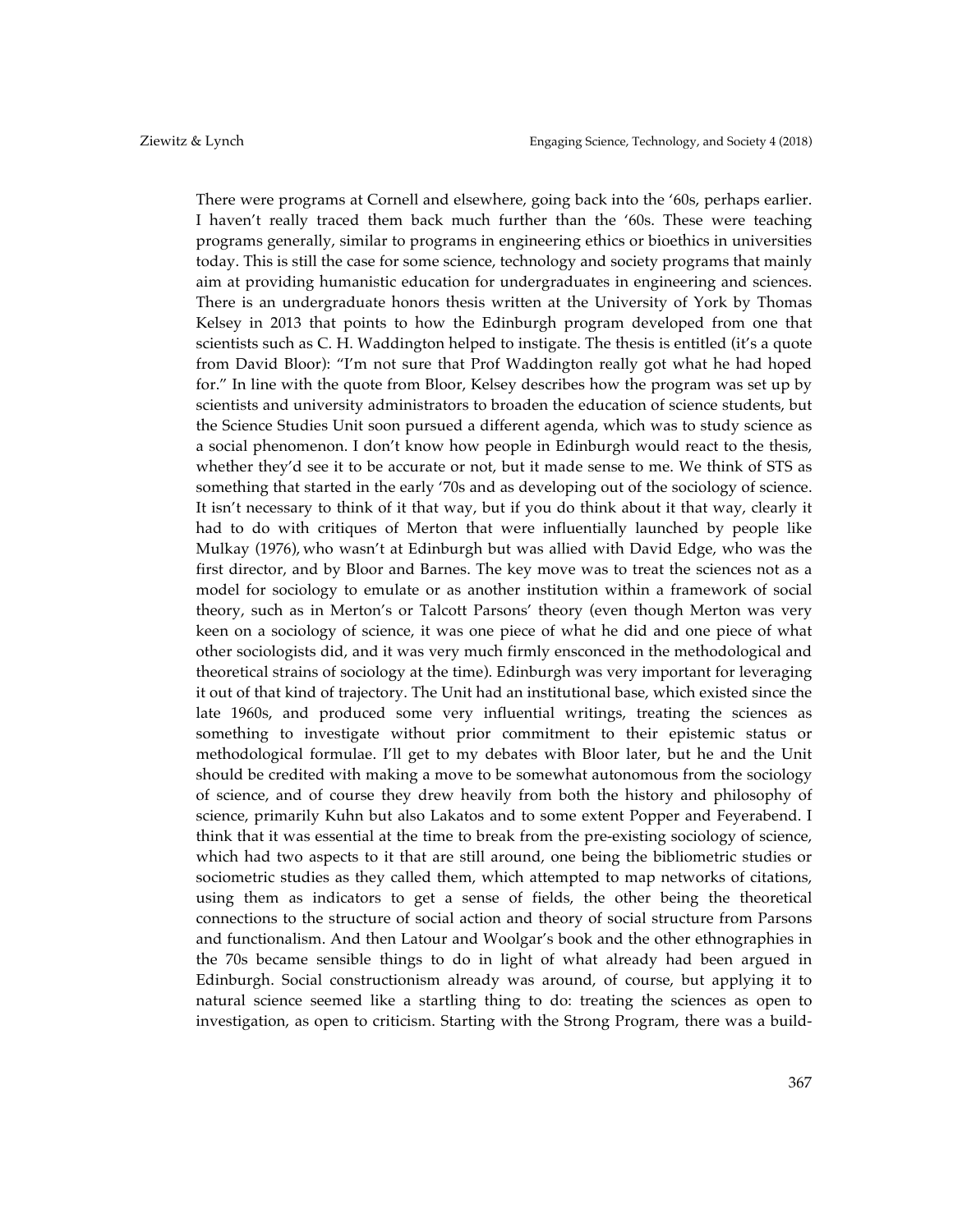up of concepts like symmetry, construction, social construction, the deconstruction of the social in Latour's later work, and Woolgar's and Ashmore's concerns about reflexivity. Those developments built momentum, so that we now have a field that has a literature and a set of concepts that students can go back to. That was, I think, pretty important in the United States when the Cornell Department formed, and also the Science Studies Program at UCSD. NSF sponsored both and they became flagship programs. MIT's program was already around and had somewhat different cast of characters and fields, and probably would tell a different history than I would here or as you would get out of Edinburgh.

- **MZ** When I look at your CV, it's not quite clear when you entered that origin story yourself. Your own training was in sociology as an undergraduate at Cornell and later in ethnomethodology as a PhD student at Irvine, where you worked with Harold Garfinkel and what he called his "company of bastards." How did the connection with science studies come about? I assume you could have stayed rather comfortably within the field of ethnomethodology and focused on that.
- **ML** I didn't know anything about the science studies that was going on in Britain when I started but I was very taken with Melvin Pollner's notion of reality disjunctures (Pollner 1975). His key sites for explicating this idea were two. One was psychiatric hospitals, where patients had rather extraordinary experiences that were interpreted as delusions and hallucinations because of their lack of congruency with what the psychiatrists believed were valid experiences. The other was a very mundane setting of a traffic court where people with traffic tickets come to contest or mitigate fines for speeding and running through stop signs. Pollner had this idea that exchanges in these settings were founded on what he called mundane reason. For example, if a cop says that you were driving your car at 45mph and you claim that you weren't over the 30mph speed limit, something has to give, you can't both be right. Mundane reason has to do with the idea of a singular, foundational world that stands in judgment of any accounts that different people would give, and Pollner was interested in how such disjunctures would be resolved with accounts such as, "this one's lying" or "the policeman's view was blocked" or "the speedometer was broken" or "the radar detector wasn't working properly"those kinds of mitigating things. I found that very interesting, and like everybody I was reading Kuhn (1962) at the time and steeped in the notion of incommensurability. Kuhn was assigned when I started graduate school in just about every class in every subject, and not just for philosophy or history of science. Gregory Bateson's *Steps to an Ecology of Mind* was another text for all subjects. Again, I was in the School of Social Sciences with about 40 faculty, they had no departments and so you had geographers, economists, sociologists––very few sociologists actually, most of them were ethnomethodologists. I liked that kind of mix, I wanted to get out of the straitjacket of sociology. This idea of disjuncture led me to write some bad historical papers on Antonie van Leeuwenhoek's first discoveries and how they were received at the Royal Society. I never published those. I think one was going to be published in a journal that folded. Much later, I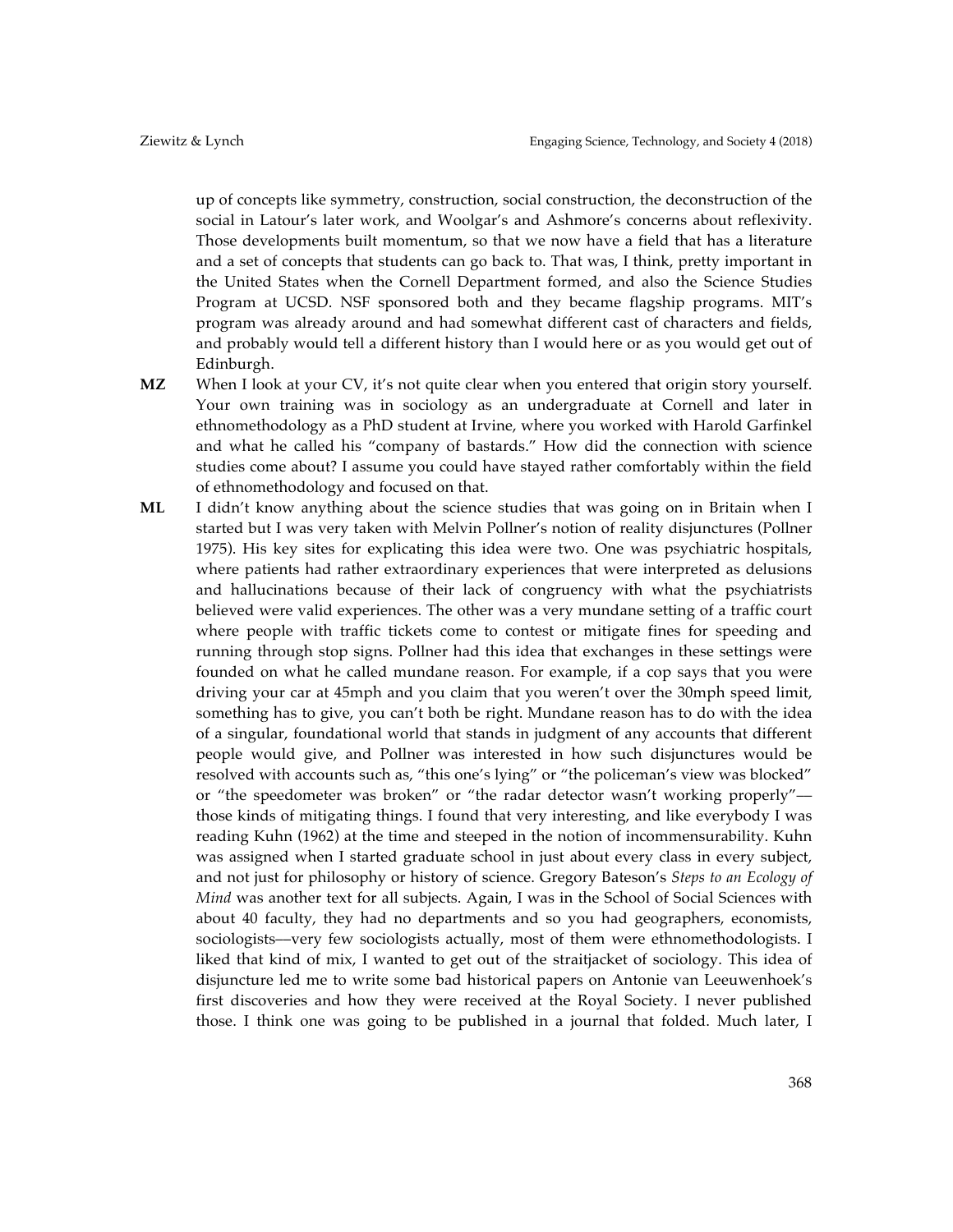showed one of the papers to Steven Shapin and he said, yes indeed, they were truly bad. Nonetheless, they got me started on the idea that maybe in the sciences you would get some very interesting disjunctures, and could address questions on how they were resolved. Through a friend, I talked to a fairly well-known biology professor at Irvine who said that I really needed to get to the cutting-edge of a field to get access to debates that occur as the practitioners are doing their research. Another faculty member in Social Sciences, I think it was Louis Narens who knew Garfinkel, recommended that I look up a professor in the psychobiology department, Gary Lynch (no relation to me). He was a young professor who was very well thought of, doing some ground-breaking research on neuroanatomy and neurophysiology, to do with the recovery of the brain from injury. He was very open to my crossing the campus and spending time in his laboratory, so that got me started with that kind of ethnographic work. I didn't know that, at the time or shortly after that, others – specifically Bruno Latour, Sharon Traweek, and Karin Knorr-Cetina––were also doing ethnographic fieldwork in California laboratories. So I was not coming out of science studies but coming out of ethnomethodology with this kind of particular interest in reality disjunctures and how they were argumentatively resolved. In Gary Lynch's lab, I was involved with a group of electron microscopists who were doing a study of what they called "axon sprouting," and this got me interested in visual studies, because they would assemble and use micrographs, and I spent a lot of time observing and talking with them as they assembled micrographs and selected and marked particular things of interest. This was, in a way, consistent with ethnomethodology, especially a program in ethnomethodological studies of work that I'm associated with, and which partially lashes up with STS. In Harold Garfinkel's *Studies in Ethnomethodology* (1967), some of the studies are studies of sociology––of sociology research projects, including especially some that he actually performed himself with students. One such study involved student research assistants coding recorded interactions, using a coding scheme [Bales' Interactional Process Analysis] for actions on the tapes, and the students would map them out by reference to the categories in the coding scheme. That's where Garfinkel came up with the idea of "ad hoc practices," for encoding data, and he also had another study of how clinic records were interpreted (he and Egon Bittner wrote a chapter on "Good organizational reasons for bad clinic records"). So, in studies of natural science work, Garfinkel's orientation towards social science research was drawn upon; not only by me, but also by people like Michael Mulkay, and perhaps some in Edinburgh, to look at the detailed laboratory practices in biology, in physics and so forth, where so-called raw data are translated into organized mathematical arrays or statistical distributions. This was something that I didn't initially set out to do, but I saw a lot of that sort of coding being done with micrographs, and my observations linked up with the work that Latour, Woolgar, and others were doing. By the time I'd finished my dissertation I knew these people; not very well, but I'd met Latour, and I started reading Bloor when writing my dissertation. One of my chapters in the dissertation is an argument with Bloor on notions of agreement in Wittgenstein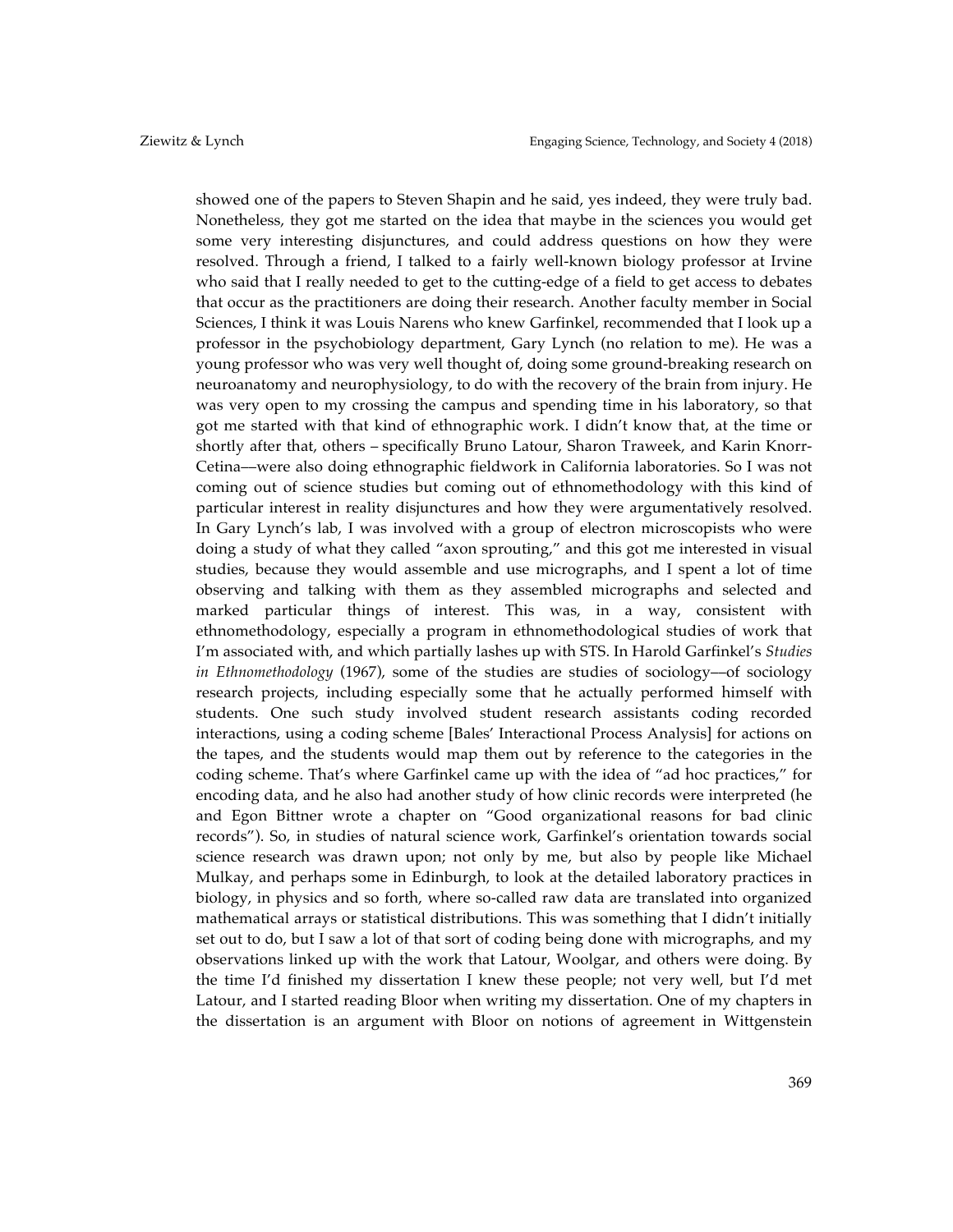(Lynch, 1985), which is kind of a precursor to the exchange that Bloor and I had in Pickering's book a few years later (Pickering 1992). I was coming at it differently, always with a somewhat different orientation than constructivism. In my view, ethnomethodology had already done a kind of constructivist study of the social sciences, where at the time it was often viewed as a critique of social science method showing that it's really just common sense or it's ad hoc, it's messy, all of those terms. Transposing that sort of approach to the natural sciences seemed to get rid of the distinction [between social science and "real" science] that the irony was based on. Of course this is something that Steve Woolgar and I could argue about and agree on as well.

- **MZ** It's interesting because you guys were doing laboratory studies before it was a thing. There must have been a point in time when that became recognized as a field of study in its own right, and not just a bunch of people who happened to be interested in scientific practice.
- **ML** I think it happened fairly quickly. At a Sociology of Sciences Yearbook Conference in 1979 at McGill, the participants were putting together a volume on not just laboratory studies but also various views of science and practice that were becoming available at the time. The volume that Knorr Cetina and Mulkay (1983) put together, which highlighted constructivism but other things as well, also was key. There was a meeting at RPI in 1980 that also pulled these things together. Two themes pretty quickly emerged. One was and this is explicit, especially in Latour and Woolgar's (1979) book, which was the first one published––that science is constructed all the way down to the bench: it's not just that construction has to do with bad science, making up data or mistakenly interpreting artifacts as if they were natural substances and so forth. The idea was that science is quotidian, that ordinary conversational practices, messing around with your hands and instruments, ad hoc interpretation, these are all part of what is put together––what in the end looks very mathematically tractable and so forth. It's like the frantic process of preparing a meal in a restaurant, which later looks nicely delivered when you get it on your plate. Of course, there was plenty of sociology around to foster that way of thinking. The other theme was, and this very quickly emerged even by the time of Knorr Cetina and Mulkay's book in 1983, that this kind of work is not enough, you need to go beyond the laboratory, you need to bring in the big "S" sociology themes. And so that quickly reverts back to established views of sociology or politics or whatever. It's something I resisted because I figured that first of all that––and actually Park Doing (2008), who received his PhD in our department, has taken this line––the early laboratory studies remain open to a lot of questions, but many of those questions were closed off fairly early because it seemed so convenient that laboratory studies "proved" that science is constructed, whatever that means. But *whatever that means* is very important, and I think that we're still living under a question about what that could possibly mean. Even

 

<sup>3</sup> This resulted in the volume, *The Social Process of Scientific Investigation*, edited by Karin Knorr, Roger Krohn, and Richard Whitley, Volume 4 of *The Sociology of Sciences Yearbook*. Dordrecht: Kluwer. 1980.

<sup>4</sup> RPI Laboratory Life Symposium. Rensselaer Polytechnic Institute, Troy, New York, November 1980.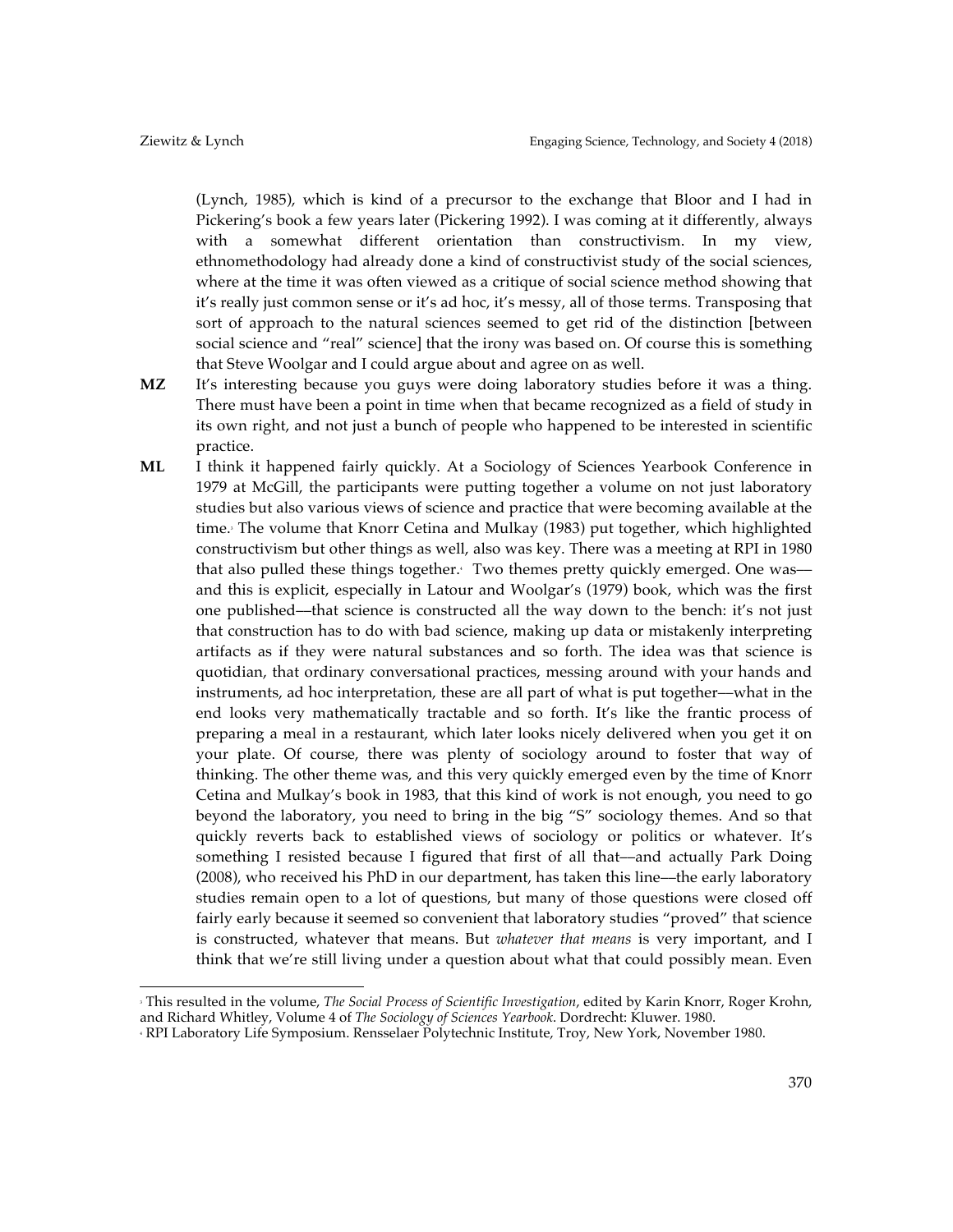though the term *construction* is no longer much used, there's still a question of what is happening in science that could give it a special epistemic status. And I think that if you travel in 4S circles it's not a question anymore because it has been placed in the past. But if you go outside those circles, it's as if STS never existed. So there's a big gulf between understandings of the sciences in STS, and understandings by many scientists. (Of course there are scientists who have dialogues with us that are very interesting.) And then there is the general public, or the law courts, where science is treated as facts, and maybe interpretations sometimes, but there are those facts.

- **MZ** Let's think a bit about what happened in the 1980s and 1990s. There's a couple of ways of talking about developments in STS. The most popular and persistent ones are arguably tropes like "turns," "waves," or "symmetries." There are so many by now that it is easy to lose track of them. Do you have a way of describing key moments in the development of STS, or is that too big a question to ask?
- **ML** I think those turns might better be called spins. Because often they are efforts by people who have an agenda to get into the picture. Not surprisingly, many of the debates that you find elsewhere in the social sciences and humanities emerge in STS. But this historicist mentality of turns and waves, it's kind of strange for STS because you think OK, we see what's going on.
- **MZ** Why do you think it's so prominent then?
- **ML** I guess it works to get the agenda noticed. There's a funny thing you could see in many proposals of new turns. They acknowledge that they are using a simplification, and that obviously things don't work quite so easily, but nonetheless they're going to use it. You see this in the much-maligned [and much-cited] Collins and Evans "third wave." They explicitly say, obviously packaging the history of STS into waves is artificial, but here they are (Collins and Evans 2002, 237). And then people pick up the lingo: "am I in the first wave or the second or the third?" It's almost like Merton and the functionalists, who just loved fourfold tables, and they weren't alone. Sometimes lists of threes––these are pedagogical devices that are very effective little graphs and tables with names in the cells, and they work, but unfortunately people take them too seriously. I didn't answer your question did I?
- **MZ** Well, you put a nice spin on it. You already mentioned the debates, which might be seen as another feature of the field. There seems to have been a time in the 1980s and 1990s when people worried a lot about chickens, bridges, death and furniture. Would you say that was something specific to that period or is it only hindsight that makes these arguments stand out?
- **ML** I don't know. The first major one that I can remember was the Bloor/Laudan debate and I actually was there for that, it was in Toronto at a big meeting.<sup>5</sup> At the time, I noticed not being overly partisan to one side or the other––that the audience treated it as though it was some sort of boxing match to see who would win. So there was that drama and

 

<sup>&</sup>lt;sup>5</sup> The Present State of Social Studies of Science: A Symposium. Toronto, 1980.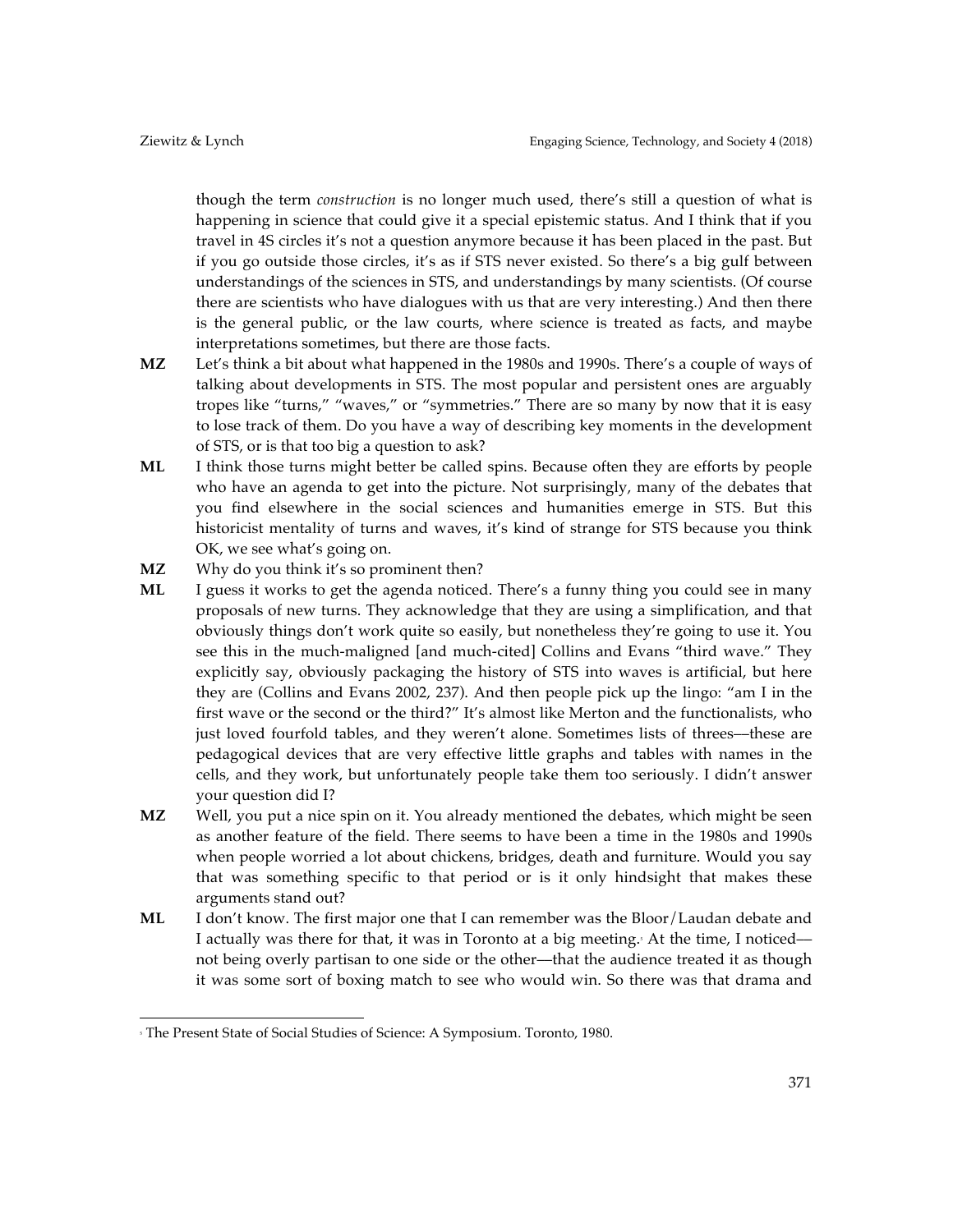presumably a very male sort of thing, a very British sort of thing, since in philosophy and the social sciences debating is one of the conventions of presenting and establishing work. I think that debate was very important for Bloor and others to try to establish that they wanted to make some big move, and these moves were resisted. Various philosophers like Laudan clearly tried to point to weaknesses in the arguments and I think that these debates themselves became items that helped to promote STS. It was an effective way to go. The next big wave of debates, if there is a wave of debates, were often cited as the chicken debates, and they followed the move that Latour made on putting non-humans into the picture and doubling symmetry. Incidentally, there's a bit of a story on that. Andy Pickering had planned a volume that he called *Science as Practice and Culture*. I'm not sure when the planning started but probably around 1989 or 1990. I was invited to write a chapter on the sort of empirical part, while other people would write about theory, and I rebelled against that. I'd written quite a few empirical papers already, and I wanted to write a polemic. At the time, I was at Boston University, learning a lot about Wittgenstein from Jeff Coulter. I was interested in Wittgenstein earlier, but contact with Coulter and his students intensified this interest. They had a very different version of Wittgenstein than the version in STS, either through Bloor or through Harry Collins, and so I wanted to put out a different version of Wittgenstein, different from Bloor's particularly, although I mentioned Collins as well. To put it in a very concise frame, the resources I was using were philosophers like Gordon Baker and Peter Hacker, who were the mainstream expositors of Wittgenstein in philosophy, and the argument was about actions in accord with rules, exemplified by the rule "plus two" ––counting by twos. The arguments out of Baker and Hacker are in part pitched against Saul Kripke's arguments about Wittgenstein and the rules argument, which in Kripke's case resorts to notions of disposition to get past the relativistic arguments that question how you can maintain a mathematical formula through endless examples. I ran that argument at Bloor, where Bloor was using Wittgenstein's argument, as well as skeptical arguments from Quine and others, to open up logical uncertainties about the compulsive force of logic––the compulsion of mathematical order. According to such arguments, the skeptical problem is solved through the intervention of social conventions: through training, through discipline and that kind of thing, which reverts to society as Durkheim envisioned it and as other sociologists envisioned it. Coming out of ethnomethodology, I had less faith in sociology than people like Collins and Bloor who came out of other fields. [As Collins has said, distance lends enchantment.] And so the issue for me was that you can't revert to sociology to explain the sciences, because, first of all, the resources in sociology are pretty thin for explaining something that's extremely intricate when you view it in practice: it has its own concepts, its own methods, its own rigorous, or not, training. And sociology isn't some sort of storehouse of theory and method with which you can explain everything else. I had debates with Latour about that and he accepted part of that argument, and he began to move away from the idea that you explain the sciences with sociology, since the question is, why would you use "the social"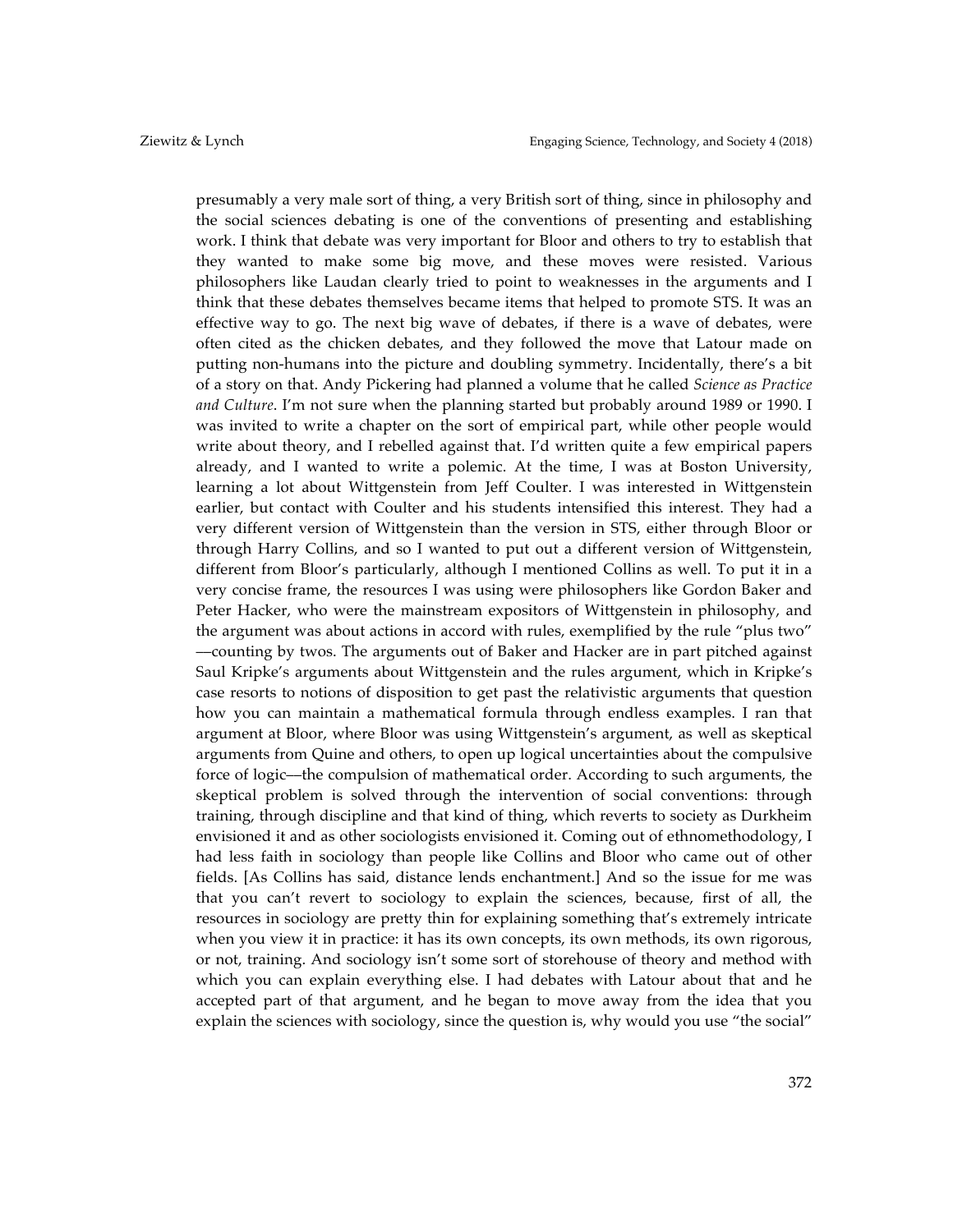*that* way. He acknowledges Garfinkel's influence in his *Reassembling the Social* (2005). This was the issue with Bloor, and we had this debate.

- **MZ** That was the moment when you entered the boxing ring, as you called it, yourself. Did you feel comfortable doing so?
- **ML** It wasn't a boxing ring, it turned out to be a love-fest because I wrote the first part of this argument and sent it to Bloor, and he said he would like to write a reply and graciously mentioned that I should have the last word. I didn't know him, I think I'd just met him a few times and had very brief exchanges with him, but he was a real gent in the way he responded, and we actually became friendly as a result. A year or two later we were at San Diego at the same time and I got to know him and his wife Celia, and son Conrad, probably named after Waddington. David is a very fine fellow and he handled this debate very well. But also, I think Collins got wind that we were doing this and so he broke out of what he was going to do for this book Pickering was editing, and started the chicken debates (Collins and Yearley 1992). That was a very fractious thing that nonetheless got a lot more attention than what Bloor and I did, but was touched off indirectly by our exchange.
- **MZ** So despite, or rather because of, those arguments you were in very good standing with the Edinburgh group. You even took over the role of editor of *Social Studies of Science*  from David Edge. How did that come about?
- **ML** Very gradually. I think I first met David Edge at a 4S meeting in Ghent [1984]. We hit it off pretty well, he was very easy to hit it off with, a very affable fellow, a great communicator, and I remember at the 4S in '86 we watched the Boston Red Sox lose to the New York Mets in a very tragic game. I had just started at Boston University at that time and David was a big sports fan. He was of course the first director of the Science Studies Unit and one of the founding editors, along with Roy McLeod, of *Social Studies of Science*. He started sending me papers to review and I think he liked what I did, and I kind of enjoyed reviewing them. There were a couple of key papers that I did a lot of editorial work on as a Collaborating Editor for the journal, one was Stefan Hirschauer's paper on surgery, the other was Joseph O'Connell's paper about metrology and both ended up being very good papers by young scholars. Edge had cancer diagnosed and treated going back to around 1990, maybe even a little earlier, and he knew that he would need a successor as editor. When I moved to England in 1993, he asked me if I could be in-waiting, just in case he got too ill to continue. Fortunately for all of us, he continued for almost another decade, until he retired from the journal in 2002. We went through a formal process with the editorial board and publisher, but for the most part I was designated to succeed him and the 3S editorial board went along with that plan (3S has no formal connection with 4S). Unfortunately, he died within a year after giving up the editorship. My relationship to him certainly connected me to the STS field, but I was already involved with it before I met him. When I moved to Brunel University in 1993, I was no longer in a sociology department [the department was named Human Sciences]. I taught sociology courses, but I was in a very strong set of people in STS, including Steve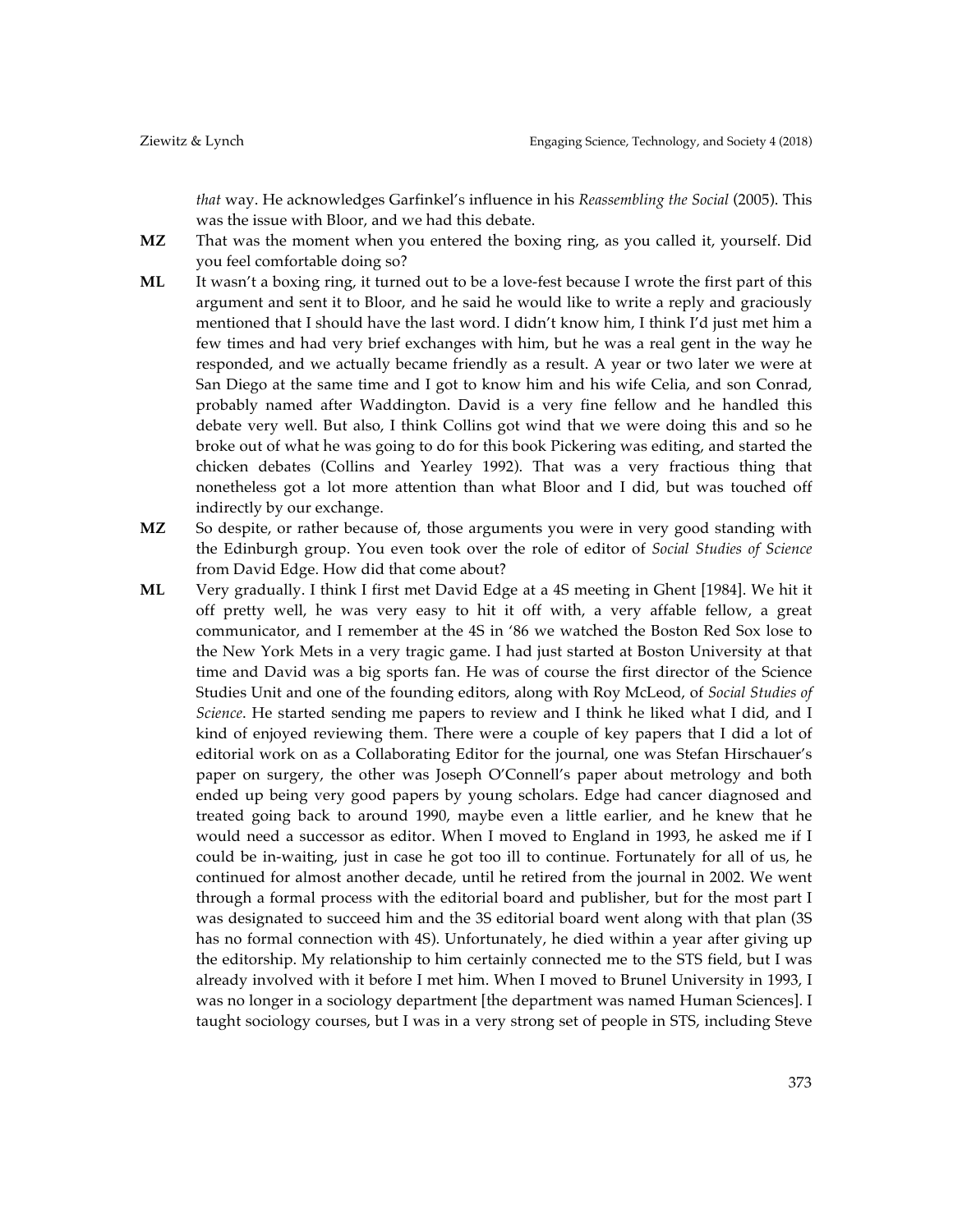Woolgar and Alan Irwin, so that was really part of my intellectual milieu. Of course, when I came to Cornell [in 1999] STS had become my main intellectual environment and sociology and ethnomethodology were less a part of what I did and what I thought about, although I'm certainly still connected to ethnomethodology.

- **MZ** What did you like about the editing work at *Social Studies of Science*? I know a lot of colleagues, who would have a more skeptical view of reviewing and reading other people's papers rather than writing their own. What attracted you to the job?
- **ML** There were a lot of drawbacks to the time involved. It was partly David Edge's example. He was a very intensive editor, copy editor as well as in all the relationships involved in editing. I think if you talked to Trevor Pinch, Harry Collins, and many other people, they'd say that David and his collaborating editors gave them a lot of help with their earliest papers. I also once read something about Merton, about how he spent a huge amount of time editing other people's work, and I found that it was something that was highly valuable, both as a pedagogical and intellectual exercise. If you engaged with the content, which an editor has to be careful about doing, but you're not just correcting typos and grammar you're helping somebody's expression of thought, and the thought itself of course. So, it's a learning experience for the editor as well as hopefully the person who is being edited, and it's something I do with graduate students—undergrads not so much––that I think is really important. The more you do, the more obsessed with it you get. It is one of the reasons I quit after ten years. I noticed this with David as well. You can get obsessive. You want to back away from it when it gets like that, because you can't read anything without wanting to reorder the phrases, and it just gets nutty. But it was something that I found as a fascination. I often regretted the time I spent on it because there were other things I could have done, but it was a preoccupation.
- **MZ** Did you think of yourself as a tastemaker or as a gatekeeper of what counts as STS? Especially at the time, *Social Studies of Science* was one of the very few outlets for people who wanted to publish under that label.
- **ML** There was a time when I was in quite a few gatekeeping roles, if you call them that. I was impressed by how little it shaped the field, and I don't think anybody in particular shapes the field. When you're an editor, basically you're taking advice from reviewers, and unless you're a really bad editor you almost never override a clear set of reviews. If the reviews say this is a great paper, you read the paper and you don't think it's so good at all, you still have to go with what they say; otherwise why bother sending it out for peer review? Similarly, with papers where the reviews come back negative, most of the time I'd agree with them. However, I also did unilaterally reject a substantial number of papers when I could not see the point of sending them to reviewers. Occasionally when I did so, reviewers would write back and say "why did you send this to me it's so terrible; get rid of it yourself." So I tried making judgments of that kind. I don't think it shaped the field, because I did very little work to solicit papers on specific topics. I was always overwhelmed with the number of submissions we already had, they kept increasing in the period of time between 2002-2012, and we had to reject more and more of them.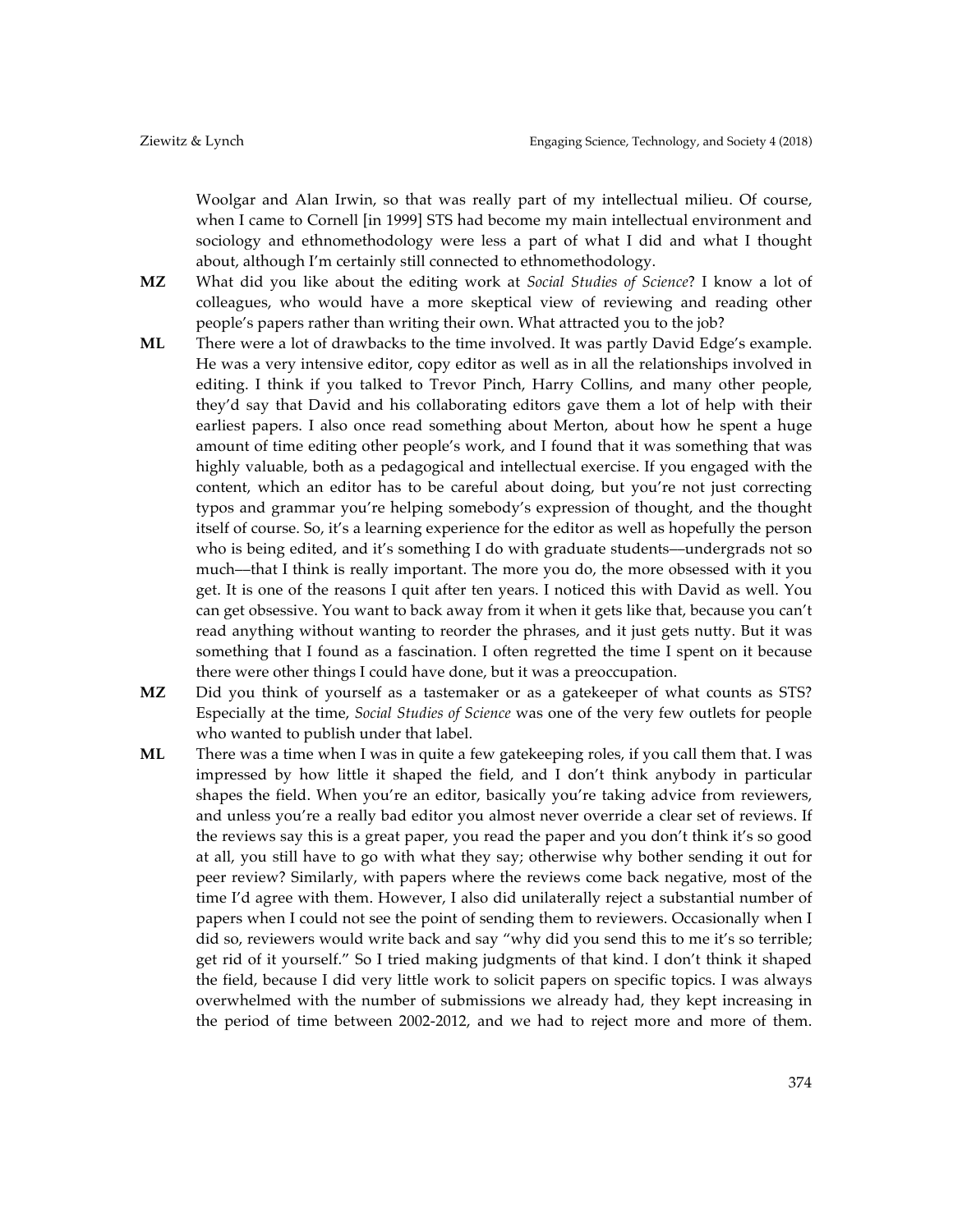Obviously, it's necessary to make judgments about who you send papers to, but a lot of the time you don't know who to send them to and so you take advice on that because the submissions we would get in 3S were so diverse. I took advice from others, rather than go with my own judgment on most submissions.

- **MZ** Looking back, how would you say the journal changed over time? At least the publishing landscape in STS has changed quite a bit.
- **ML** That's a good question, and in some ways I'm too close to the ten-year period and the day-to-day work I did on it to get a good overview of it, though I do try to think about that. One thing I recall, from looking back at some of the earlier issues from the 1970s, I was impressed with how you might think that this was the Edinburgh house journal, and so everything would be based on Bloor's and Barnes' early writings, their programmatic themes and so forth, or Collins' work and so forth. Not so. There always have been different kinds of work in the journal. I think that in STS as a whole, and 3S reflects this, you get fewer contributions than before in straightforward history of science or history of technology, because they go elsewhere. Similarly with philosophical work, they don't go to 3S. You get a kind of philosophical work, ruminations about Latour or comparisons between Latour and Heidegger and so forth. But that kind of work is particularized to the STS field as it's recognized today.
- **MZ** Let's briefly talk about the role of STS outside academia. You've done quite a bit of work on that. I'm thinking of your study of the production of uncertainty in the O. J. Simpson trial. You have also written about the phenomenon of STS scholars standing up as expert witnesses in courts, such as Simon Cole's testimony on fingerprint evidence or Steve Fuller's testimony in the Dover case. How optimistic are you about these kinds of research making a difference in those settings?
- **ML** I think that it should not be a surprise to STS researchers that the impact of STS research is contingent. That's one of our slogans, everything's contingent. It certainly works in politics as well as in scientific research about ostensibly non-political matters: how things get taken up technologically or scientifically is not very predictable. One of the things in the paper you mentioned, and in a book that I'm working on now, is that I'm pulling together material from politics, law and STS, and considering the implications of STS. I've written quite a few papers along those lines. There's one that is in a recently published book that probably not too many people will read but it's called *Science After the Practice Turn*, and I wrote a paper called "From Normative to Descriptive and Back: STS and the Practice Turn" that elaborates on some of these points (Lynch 2014). The thing that fascinates me, and I don't have a solution or a direction to indicate from this, but what fascinates me is that there seems to be a presumption in STS that what STS does is that it enhances democratization of science, and that that's good for science. It's good because it levels the authority of science to be consonant with other actors and public constituencies. Accordingly, STS has advice to give to actors in politics, policy circles, or the courts, and there's a political direction to this. It seems that the counterexamples are multiplying. STS research isn't necessarily directly involved, but arguments that are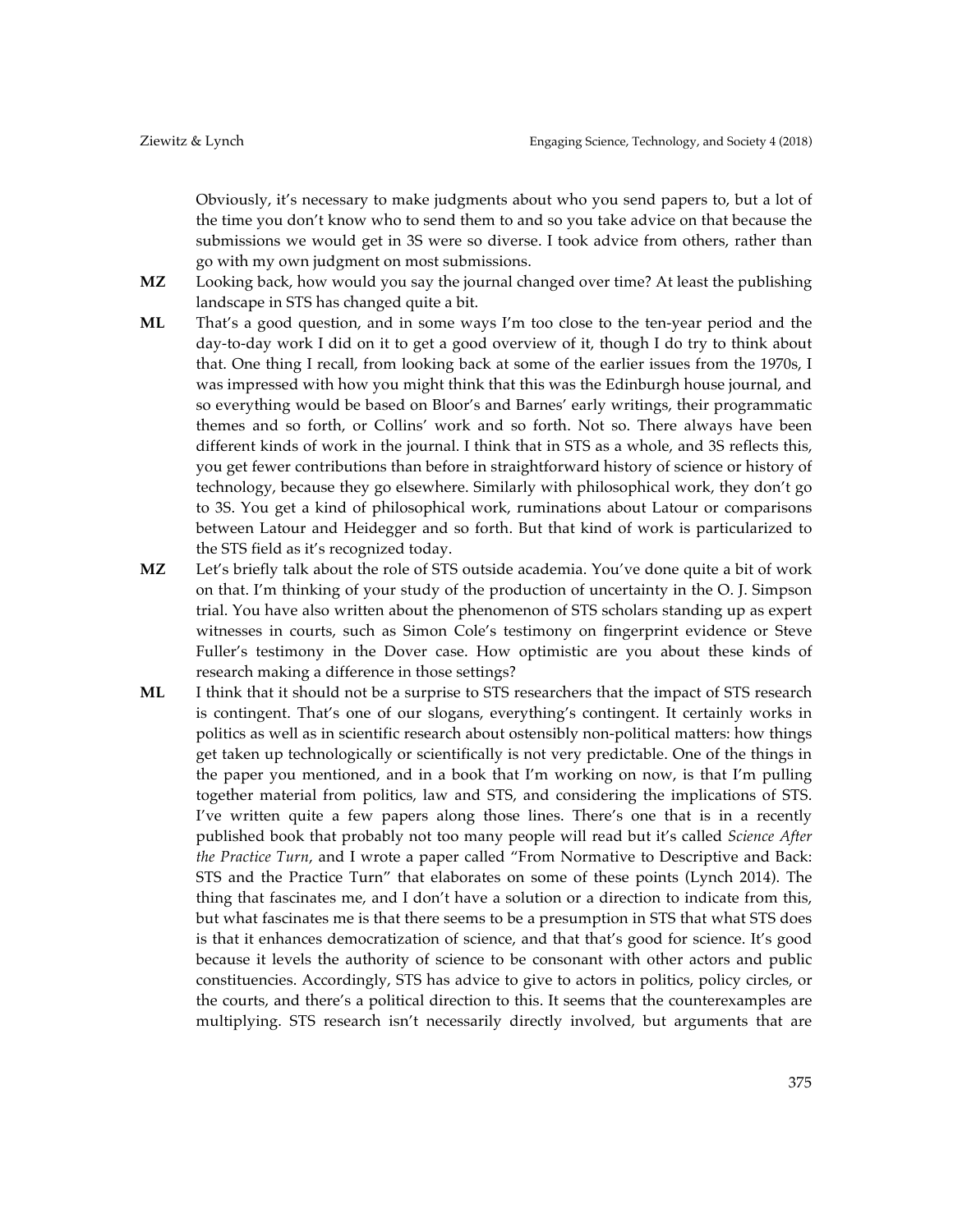reminiscent of STS arguments are being developed by skeptics about climate science, or by creationists and intelligent design proponents, such as those who enlisted Fuller. You could say that Fuller was making arguments that are recognizable in STS, though it's not like he was presenting himself as a spokesperson for the field. You can criticize his particular arguments, and it was startling to see an academic on that particular side of the dispute, when previously they'd all sided with the Darwinian side, or, rather, on the side that opposed the encroachments of religion or religiosity on the teaching of biology in the United States. This is not a new theme. Sociology of knowledge arguments, or constructivist arguments, or skeptical philosophical arguments can be used to question facts of all sorts, and it is not necessarily liberating to use such arguments. There's one line of argument that you could perhaps entertain in light of this situation, which is that we need a new criterion, or new set of criteria, for demarcating good science from bad science.

#### **MZ** Or good STS from bad STS?

**ML** Yes, good STS from bad STS. That's where I think that the Collins-Evans program is trying to go. I'm sure I oversimplify, but clearly they're trying to do demarcation that's grounded in research in STS. I've got my own arguments against what they're doing, and I don't see it to be working too well, at least not by my lights. Another way would be to reinstall the fact-value distinction, or to somehow develop an STS that backs up the good sciences rather than the pseudo-sciences. But I don't see STS to be very well suited for doing that, given its history of doing almost the opposite––not the opposite, but of questioning these boundaries, questioning these demarcations; or, as I'd prefer to put it, going to cases freshly and not figuring that these cases are going to work out in a consistent way, whether it's epistemically or politically. I do think that there's a problem if STS turns out to be ineffectual: that it offers no resource for people involved in public controversies, other than what they would come up with by exercising their own wits and training, like lawyers do. But I don't see STS in its current constitution to be struggling with that question, I think it *should* struggle with that question. Latour wrote a paper that I actually like, at least part of, "Why Has Critique Run out of Steam?" (Latour 2004). Obviously he's reiterating arguments he's made earlier against critical political vantage points which take a theory––it doesn't have to be a Marxist theory but a critical theory of society that's based on a set of assumptions about how societies work––and apply that to the sciences. For reasons that he's made very clear over the years, he doesn't go in that direction, but I don't think he offers a way to address these reversals that use rhetoric that looks, superficially at least, like STS arguments, in an instrumental effort to oppose regulations against tobacco or to delay action about climate change, and so on. There's an easy way out, which is to renew our faith in science. Or, we could simply count up the scientists on one side versus the other, the 97% solution (as in, 97% of

 <sup>6</sup> *Kitzmiller et al. v. Dover Area School Board*. 2005. Available at: http://www.talkorigins.org/faqs/dover/kitzmiller\_v\_dover\_decision.html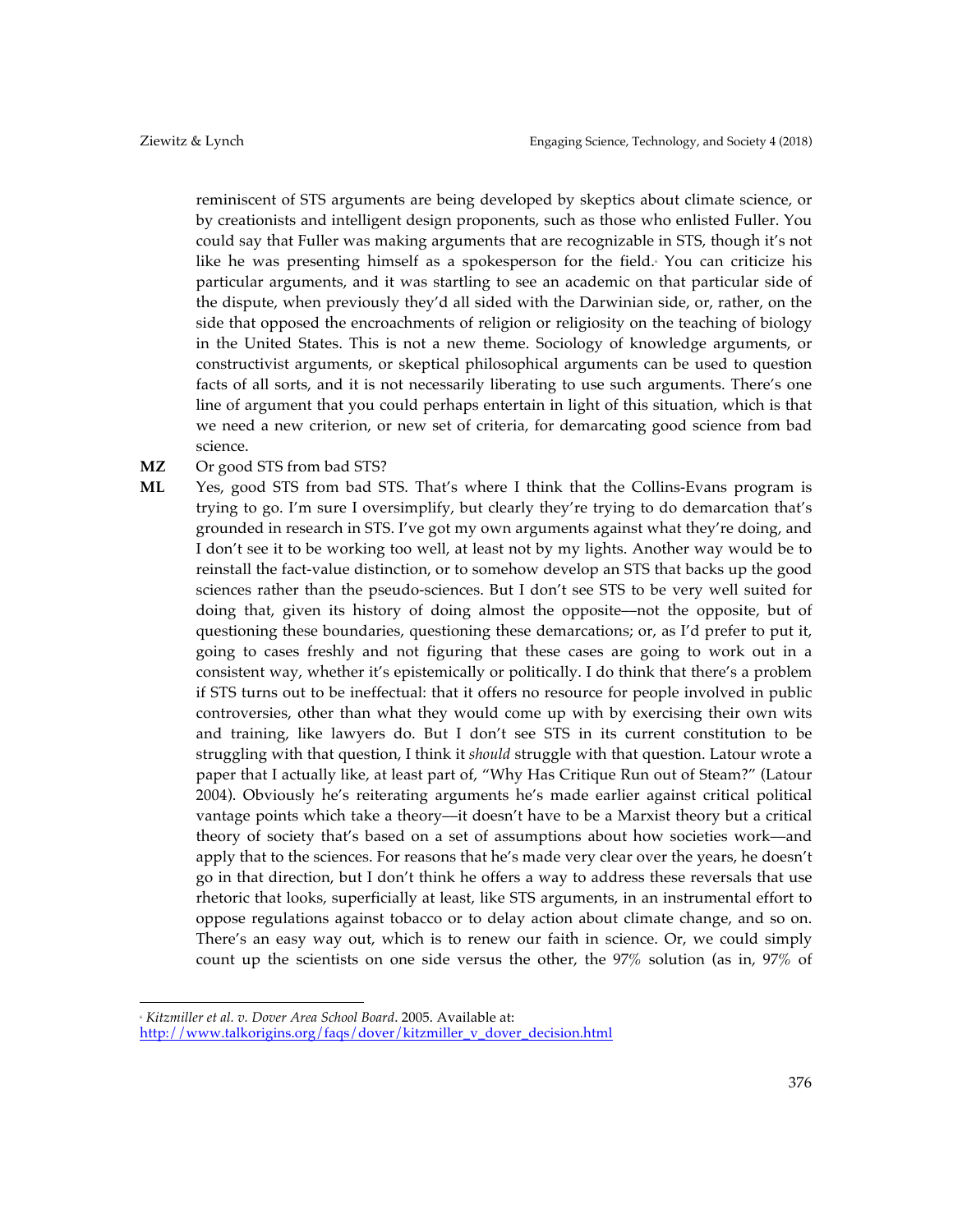climate scientists agree that global warming is real and caused by fossil fuel burning). I don't think that really solves the problem, but I think it's a problem that our societies face, a problem that skepticism about science in general doesn't really help at all.

- **MZ** Are political concerns about society, about public problems something that has motivated you in your work? You've written about the Iran-Contra hearings with David Bogen (Lynch and Bogen 1996), so you could see this as an intervention into a political space.
- **ML** One of the points we make about the Iran-Contra Hearings is that––other people would disagree with this, I think––when you delve into the detail of testimony and, even when you're quite convinced for whatever reasons that these guys [witnesses for the Reagan Administration] are lying and failing to disclose and even admitting that they're shredding documents, you can't get them. Within the existing legal framework, they've got ways of slipping out of the noose, and that's what fascinated us. Not only is it that they can dissemble, and that you don't know if and when they're dissembling, but that they're using not only the language but the operations that they conducted on the ground to avoid detection, so that if they are detected they can deny the operations and avoid conviction, and if they are convicted the damage only goes so high up the government hierarchy. I think that's something that we see all the time in politics these days. The strategies work a lot of the time, they slip up of course, such as when they don't realize they failed to completely erase all traces of their emails or they run into a very tough judge. The tactics were to us quite interesting, not only as tactics but for what they told us about the lack of definitiveness of the legal or quasi-legal institutions that were being brought to bear on these practices. Of course, that's not news to the practitioners. The academic arguments are in the fields we study in funny sorts of ways, situated ways, and I don't see a possibility that, by writing in our university offices or interviewing participants, looking at transcripts of hearings, and so forth, we can solve these problems that have been so carefully crafted to avoid such solutions.
- **MZ** Let's speculate a bit about the future of the field. Melvin Pollner (1991), who you already mentioned, once famously observed how ethnomethodology was "settling down in the suburbs of sociology." It's basically the idea that growing recognition of a field comes at the expense of its most original and promising initiatives. Do you think that something similar might be happening to STS at the moment?
- **ML** I had some disagreements with Pollner about his argument, but I think that is something that happens. You don't need to be a sociologist to recognize the pattern. It's a two-sided coin in a way. The happy news is that students study STS, they have a literature, it's growing larger all the time, they have themes, they write dissertations on these themes or they write them on notable figures in the field and their theories. So it's got an academic status, a field, departments like ours at Cornell; not that many, but some. Of course, it's vulnerable, downturns in budgets in universities could certainly scuttle the whole business, and hopefully that won't happen, but at least the field has more recognizability, visibility, stability than it did 30 years ago, or 20 years ago. It comes and goes, some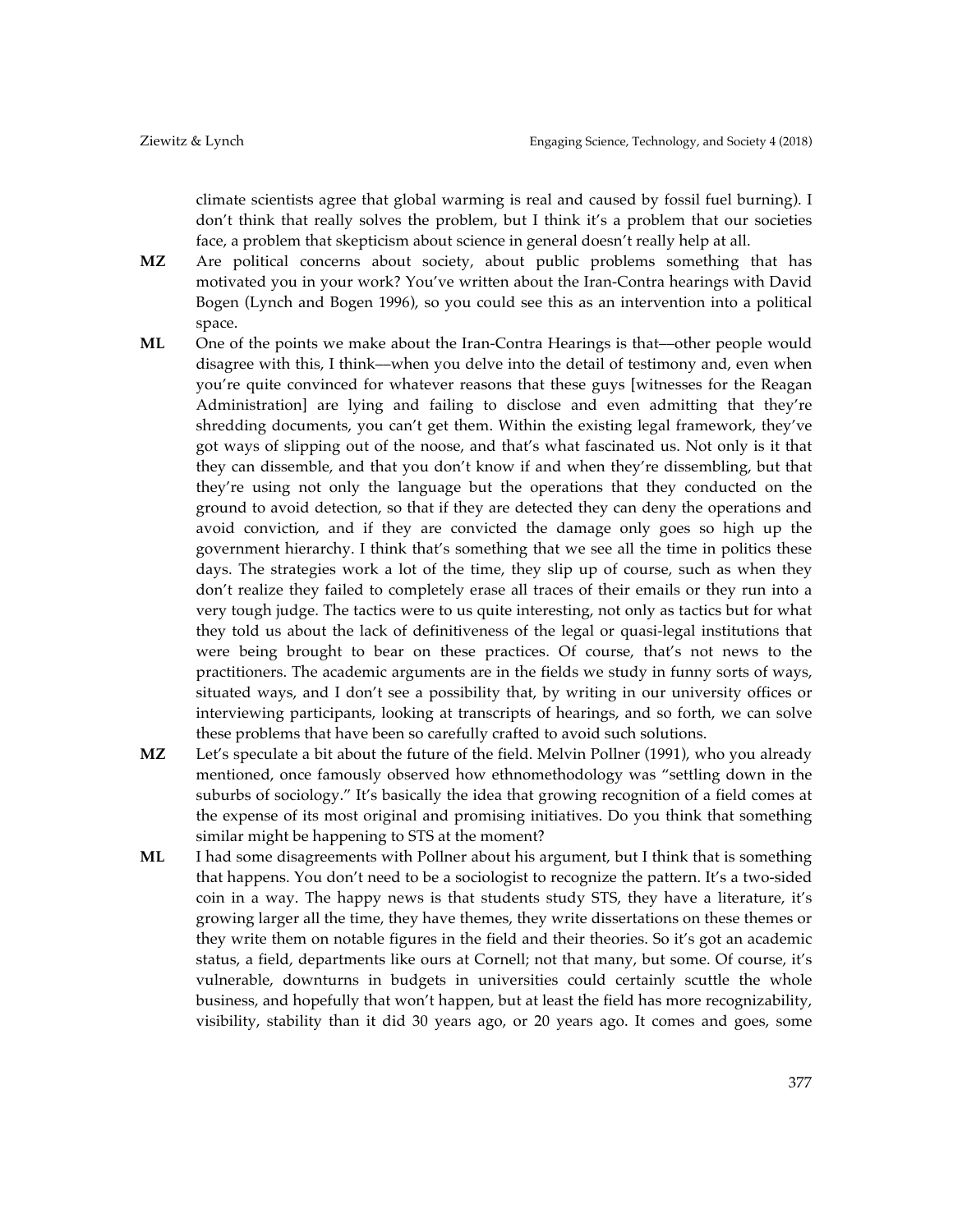departments and fields or programs get eliminated, others form and it's not growing by leaps and bounds by any means but it's still a presence. The downside to that is not just the loss of excitement: this idea of moving into the suburbs, where things get safe and boring and everybody grows their gardens and sends their kids to good schools, and there's very little friction. It's not just a romantic longing for those old debates when everything seemed to be up for grabs. There is a problem, I think, with the pedagogy, which is that students can now learn STS through the STS literature, which I think many do, particularly in the humanities. Then, they can figure that this is the picture of science that they can accept, and they can just repeat the slogans that science (any science) is contingent, that it's uncertain, that laboratory work is messy, that scientists are like other people, politics infiltrates science, and so on. I asked a PhD student defending her dissertation a couple of years ago, do you think that science and politics aren't any different, that science is political all the way through? An unqualified yes was her answer. I think that's a problem, because first of all it fails to differentiate among cases, it takes for granted something that had to be established through argument, and I think always, in each case, has to be established through argument, not necessarily because science and politics are separate, but to articulate just how science is political, and what that means, in which sciences, and under what circumstances. This isn't getting dealt with sufficiently. Another thing I've noticed, and I think you can look this up by doing searches of conference programs and journal articles: hardly anybody is talking anymore about physics in STS; they still are doing so to an extent in history and philosophy. Hardly anybody is talking about chemistry in STS. But if you go to STS conferences, most of what's presented is about medicine and biomedicine. STS is diffusing to other fields, to the point where STS is invoked as the body of concepts to analyze just about anything under the sun, almost like a theory. I wouldn't say this is dangerous for the field, it may help the spread of the field, but it takes abstractions as if they were a sufficient basis for understanding the sciences, the subject matter of the sciences, when I don't think that these abstractions first of all are very detailed or challenging, and what they mean in practice has to be worked out. Obviously, a lot of people do work them out, but I think STS vocabulary has become too much of another discourse to throw around abstractly. It's something that is absolutely predictable when a field gets established through 30-40 years, but my tendency is to think that can we invent another one or blow this one up and see what happens, if it doesn't blow itself up. By blow it up I mean just try to find something new to do because it gets kind of stuck in its vocabulary.

- MZ So what's the next big thing?
- **ML** I don't know.
- **MZ** What do you want it to be? Is there still a role, for instance, for one of the bodies of work that you've been associated with a lot, ethnomethodology?
- **ML** I've got my problems with where ethnomethodology's going, but that's another topic. I see this as not something that's going to happen, but my own preferences––and I'm not going to do this in my own work at this point––is for people who have the preparation to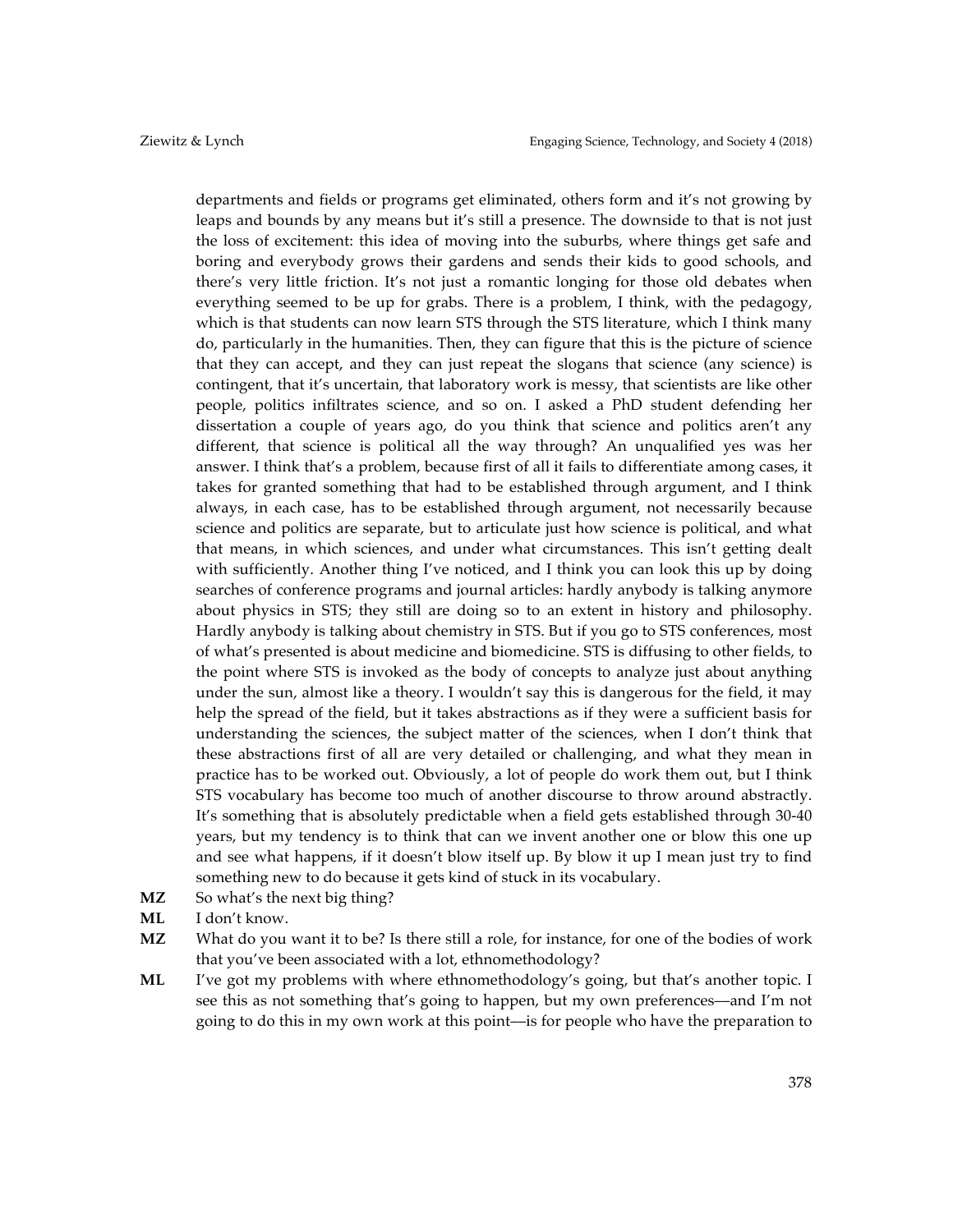do it, and that's not everybody, to take a very close look at instances of science that are very well-respected. The idea is not to do hagiography, but approach the practices with an open mind and not just to throw themes at it that other STS studies have done. The reason why I think it's important to go to the laboratory or other site of scientific practice, and I think the macro/micro picture really messes that up, is that if you go back to the philosophy of science, the philosophy of science is about doing projects in science, not that it gets very close to the projects as they're performed. That's micro work in the sense that it's usually fairly small collectives of people doing work on specimen material. At least in biology it's that way. Obviously particle physics is a somewhat different ballgame as Knorr-Cetina and others have worked out. But the details of the practice are extremely important, and I think they're glossed over by all the work that's been done to date, including my own. You can't assume that just because a few people, actually more than a few, have done ethnographies of laboratories that scientific practice is well understood. It's very difficult to understand in every case. I did some research in recent years on nanotechnology and I've written a few papers about it. I'll write some more, but clearly I can't engage with the practices in any depth, it's just too complicated. Why is everybody fascinated with graphene? I can get a vague understanding of it and it's wonderful to hear them in conferences say things like, "it's the perfect substance," and you can quote that and laugh about it but to get into what that's about is really fascinating. I think this is where Latour is actually someone who is worth listening to on these points, he doesn't reject the science, he doesn't see the sciences as doing nothing unusual or being always in the pay of the corporations and the military; not that he doesn't see that, but what interests him is what's being done that is innovative, novel; it brings new things into the world and it isn't just to be written off. It's not like society reproducing itself or culture reproducing itself, or western culture reproducing itself at the expense of everybody else. And so, if what the Edinburgh School began in the 70s was to take a hard look at what scientific practice involves, rather than to explain it away, I think that work has yet to be done.

# **Blowing up STS**

#### **BY MALTE ZIEWITZ**

Michael Lynch offers an interesting proposition for the future of science and technology studies (STS): blowing it up. This might seem surprising for someone who is a professor in one of the few departments explicitly dedicated to STS, who served as the long-time editor of *Social Studies of Science*, and who attended almost every meeting of the *Society for the Social Studies of Science* since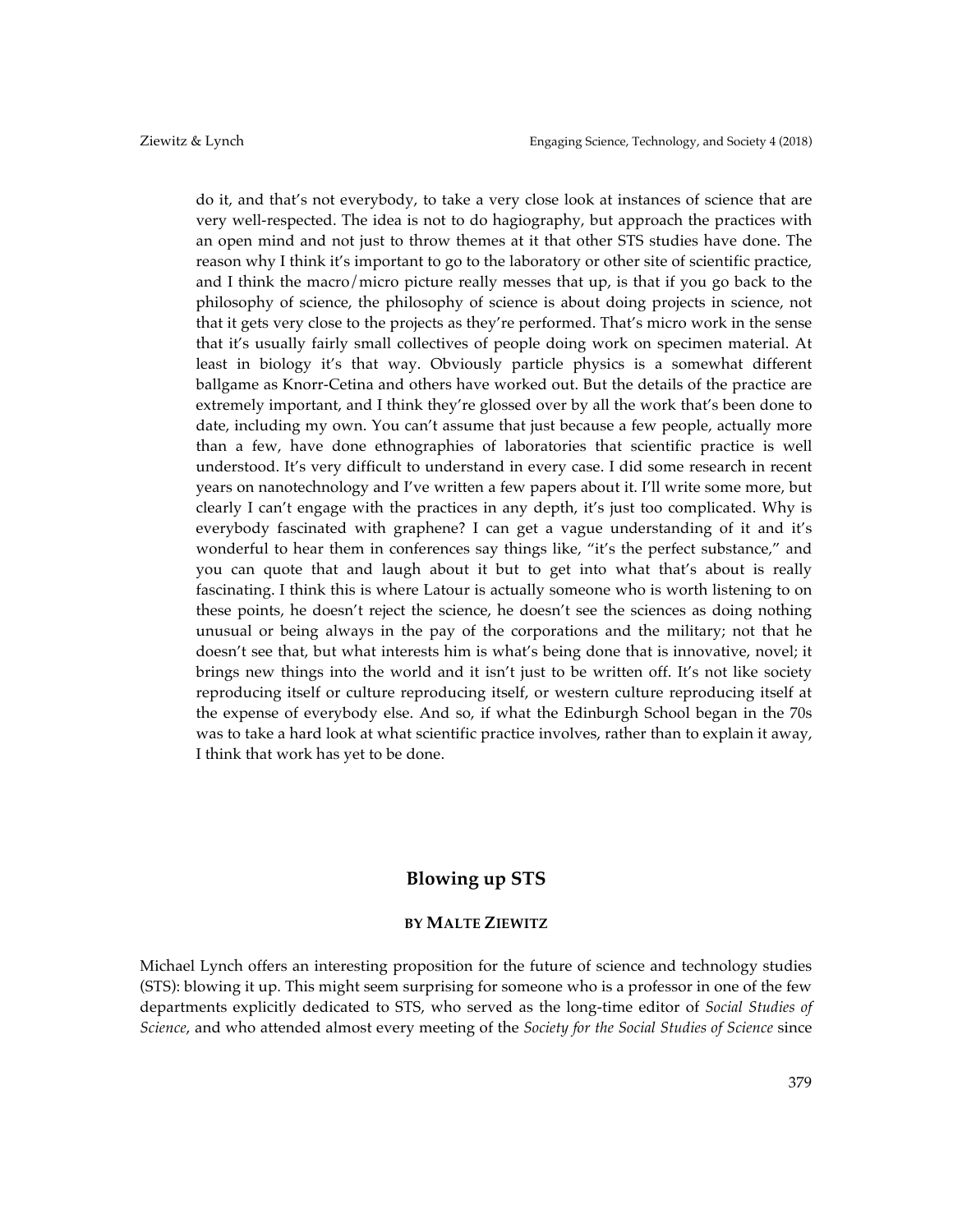1981. From my own reading of the interview, I get the impression that the suggestion is meant to be taken quite seriously. "By 'blow it up' I mean just try to find something new to do because it gets kind of stuck in its vocabulary," says Lynch. So what to make of this call to metaphorical arms?

One striking theme that emerges from the conversation is the extent to which the field of STS has thrived on being parasitic. Lynch's anecdote about the institutional origins of Edinburgh's Science Studies Unit is a good illustration. Tasked with broadening the education of science students, David Edge, David Bloor, and colleagues developed their own spin on the official mission. Instead of providing sociological assistance to a science program and teaching students about the ethical, legal, and social implications of science, they ended up initiating a way of studying science that made scientific practice a veritable object of inquiry. Turning their host into a hospitable environment, they produced a research program that set out to rethink rather than sustain entrenched assumptions about scientific practice. In doing so, the science studies scholars took advantage of the scientists, produced noise that interfered with their original mission, and thus gave rise to a new set of ideas that helped create a field of study in its own right.

The logic of the parasite, as Michel Serres (2007) argues, is the logic of the troublemaker. As the uninvited guest, it operates alongside its host, constituting a *para*-site of activity. In Serres' fable, the parasite exhibits a number of qualities. While some of these fit the popular image of the miserable free-rider, others paint a more differentiated picture. The parasite is an invasive species that takes without giving and weakens without killing; it is a guest that exchanges talk, praise, and flattery for food; and it is a static, a noise, an interference that generates new relations from existing ones. Taken together, these features highlight the dual role of the parasite as someone who not just paralyzes but also catalyzes relations. In other words:

The parasite invents something new. Since he does not eat like everyone else, he invents a new logic. He crosses the exchange, makes it into a diagonal. He does not barter; he exchanges money. He wants to give his voice for matter, (hot) air for solid, superstructure for infrastructure. People laugh, the parasite is expelled, he is made fun of, he is beaten, he cheats us; but he invents anew. This novelty must be analyzed (Serres 2007, 35).

Parasitism thus takes a distinct "political form" (Lezaun 2011, 740)––it both subverts and generates new problems, audiences, and vocabularies.

The fable provides an interesting model for thinking about the development of the field of STS. Starting out with science as its original host, it could be argued, students moved on to technology and later medicine, markets, the environment, politics, and the digital. In each of these cases, more or less careful study of practices *in situ* yielded new observations and insights. While early ethnographic and historical studies of laboratory work drew attention to the everyday practices at and beyond the bench, technology studies highlighted topics like the role of users or politics in design. Of course, offering accounts of someone else's (or even one's own) practice will likely be perceived as provocation––of realities, ideas of self, or ways of seeing. In fact, perhaps it has been exactly this potential for causing trouble that accounts for the field's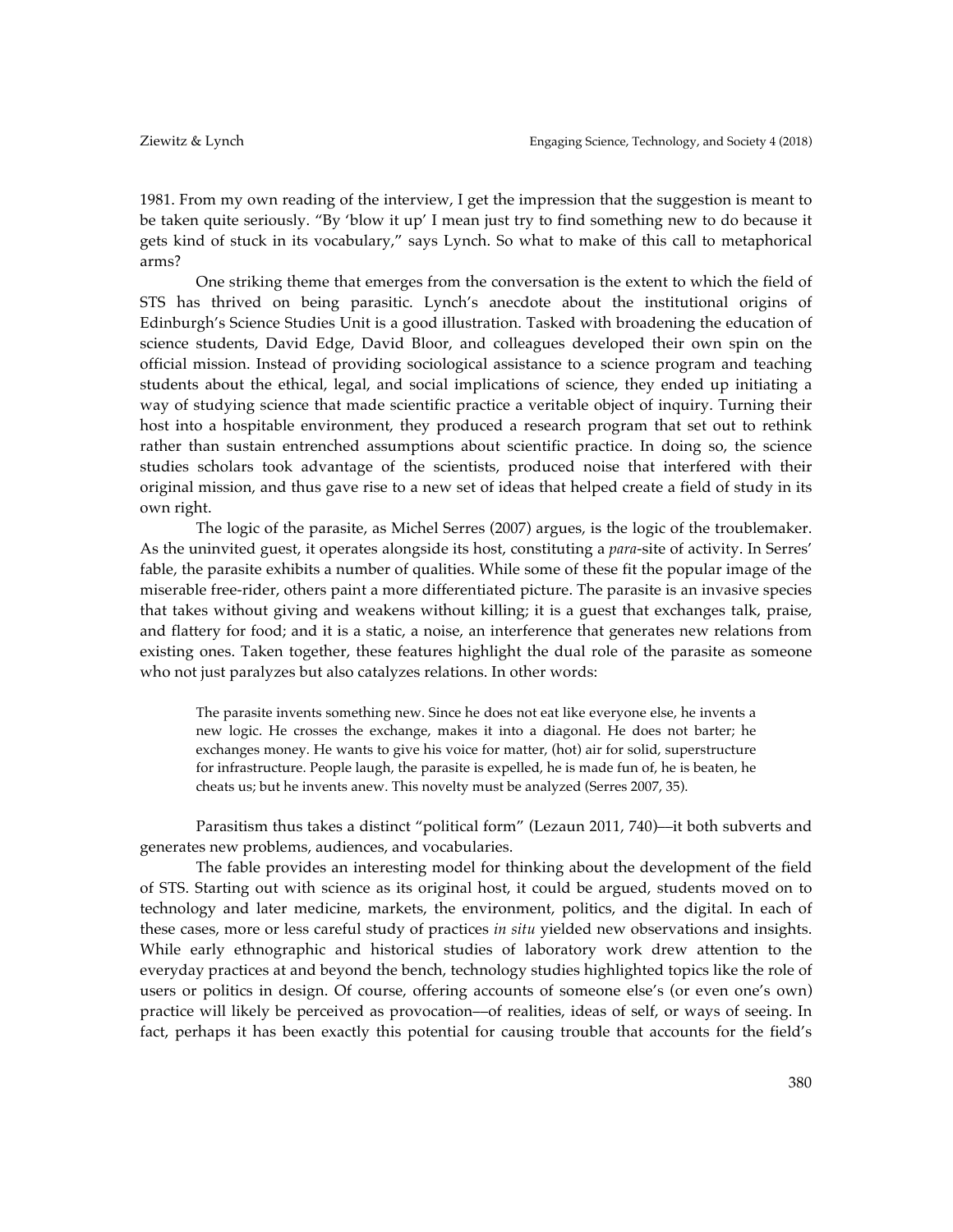reputation as both "innovative" and "destructive." Not surprisingly, this sort of friction tends to trigger a whole range of responses, from attempts to expel the parasite to adaptations to its presence. While the so-called "science wars" of the 1990s might be regarded as a particularly lively illustration of the former, the uptake of STS-ish ideas in fields like media studies, medical sociology, or science education speaks to the latter.

Yet, as intuitive as this tale of STS as iteratively infecting sites of practice may be, it only tells one part of the story. For parasites, as Michel Serres (2007, 4) points out, are "parasitic in a cascade." That is, the role of the parasite is not given once and for all, but rather changes in some sort of "parasitic chain, the last to come tries to supplant its predecessor" (Serres 2007, 4). One person's parasite becomes another person's host. This might be the situation Lynch has in mind when he talks about how "many of the debates that you find elsewhere in the social sciences and humanities emerge in STS." In a reversal of roles, now STS itself is called upon and challenged as a practice of inquiry. Rather than infecting knowledge practices elsewhere, students study "the field" and its "canon." Scholars start talking about "using" STS. Actor-network approaches become a "theory" to be "applied." Job adverts mention "training in STS" as a desirable qualification––until, eventually, the original parasite is "settling down in the suburbs" (Pollner 1991, 370), becoming a host itself in need of a challenger. As Lynch suggests, this might be inevitable from an institutional point of view. However, it also poses a problem to those invested in the practice. Is there still a way of being parasitic when being colonized oneself? Would this even be desirable? Who or what might be the challenger for STS?

Different people will have different answers to these questions, but it might be useful to highlight a number of developments. One ideal-typical solution might be to embrace the new identity as host and work hard on making it sustainable––a strategy of *consolidation*. This would mean a shift in registers and possibly in personnel, investments in more universally applicable concepts, theories, and methodologies, and a set of institutions that sustain this set of practices. This might include, for instance, writing new textbooks featuring "key concepts in STS," canonizing the field in the form of "core readings," organizing summer schools and executive programs that emphasize the utility of STS for a range of academic and professional endeavors, or promoting new techniques like "digital methods." Yet, while this strategy might be a useful way of building "the field" and securing resources, it does come at a cost. As Lynch points out, intellectual stability can mean that things get "safe and boring," resulting in a "loss of excitement." An alternative strategy would therefore be to plough ahead and reclaim the parasitism that helped create the situation in the first place––a strategy of *provocation*. In Serres' (2007, 13) imagery, this would require us to move back to the end of the chain: "The parasited one parasites the parasites. One of the first, he jumps to the last position. But the one in the last position wins the game." So what can be done to reclaim the frontiers of the parasitic cascade–– or, in Lynch's words, to "blow up STS"?

Even a cursory look at recent writing reveals that there is no shortage of suggestions. One option would be to resort to philosophy. For the last position in the chain, Serres (2007, 13) suggests, is "the position of the philosopher." A prominent example of science studies scholarsturned-philosophers (at least in Serres' sense) is Bruno Latour and his team's initiative for *An*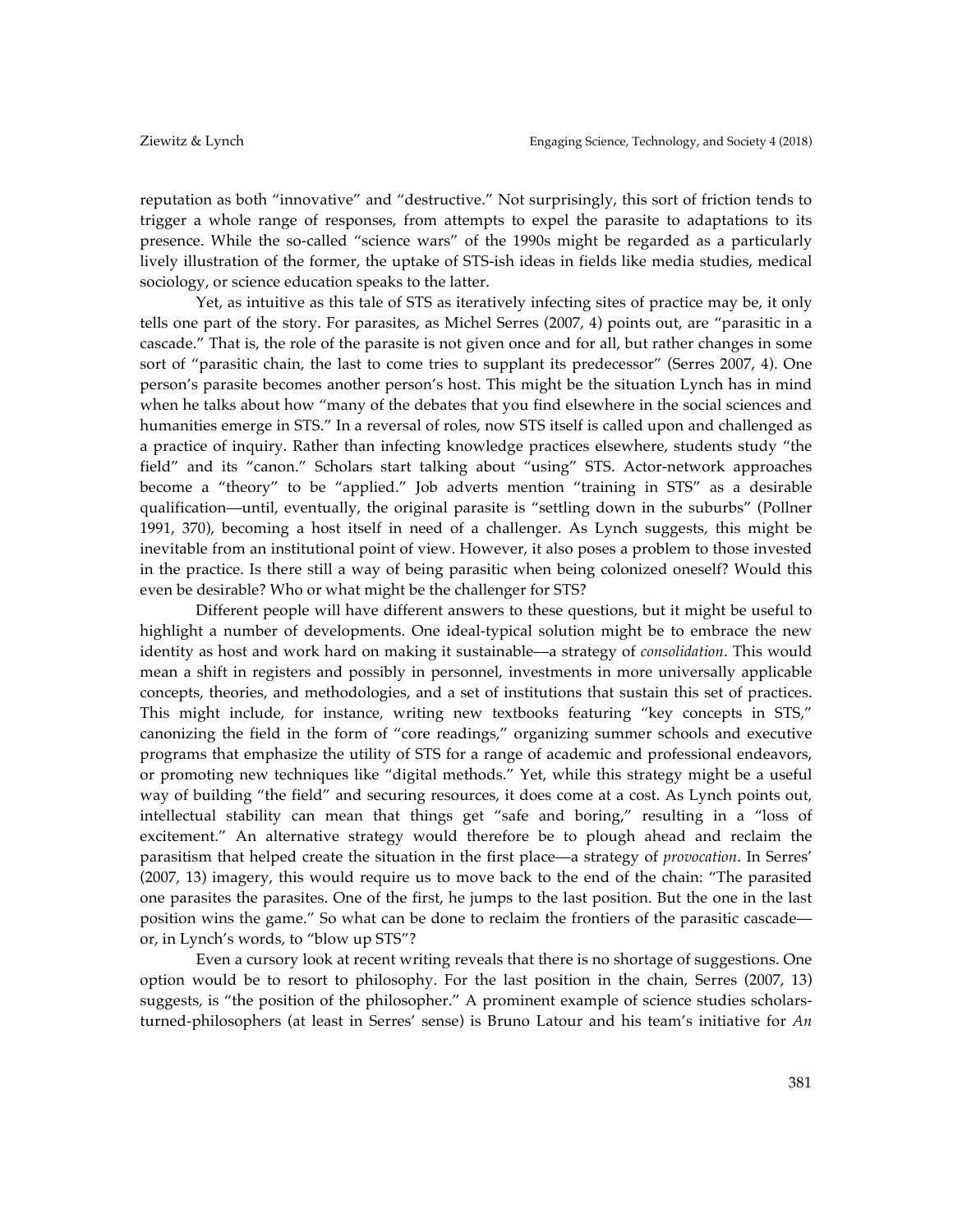*Inquiry into Modes of Existence* (2013). Drawing together more than two decades of research on a collaborative cross-media platform, Latour (2013, 7) has set out to develop an anthropology of the moderns, "using a series of contrasts to distinguish the values that people are seeking to defend from the account that has been given of them throughout history, so as to attempt to establish these values, or better yet to install them, in institutions that might finally be designed for them." The ambitious project thus reclaims the parasitic frontier by enrolling a range of sensibilities and resources in a form of philosophically-driven world-building. Another option would be to look elsewhere and see how seemingly different analytic sensibilities might challenge existing tropes in STS. John Law and Wen-Yuan Lin (2015), for example, call for "provincializing STS" by making more systematic use of "non-Western analytic resources." Starting from the observation that the field has mostly drawn on Euro-American analytic terms, their goal is to challenge the "analytic-institutional complex" of STS by adopting different perspectives. Meanwhile, Donna Haraway (2016) challenges us to rethink our relations to the earth and its inhabitants more fundamentally. To capture our engagements with a variety of companions and the things that might emerge from them, she introduces the metaphor of compost as "a place of working, a place of making and unmaking" (Haraway, in Franklin 2016, 51)––an idea that resonates well with rethinking agencies as forms of "configuration" (Suchman 2012, 49). Yet another option would be to foreground provocation even more and put a premium on challenging entrenched beliefs both within and beyond the field. An example might be Steve Woolgar's (2004, 347) suggestion that "a central, recurring feature of many different incarnations of STS is the ability to provoke, highlight and challenge our taken-for-granted assumptions, and to unsettle and disturb our inclination to depend on safe formulae and on comfortable analytic perspectives." A return to parasitism would mean to recruit new audiences and cultivate a form of provocation that strategically establishes *para-*sites for skeptical renewal and engagement.

Against this backdrop, Lynch's suggestion of "blowing up STS" offers an interesting alternative. While broadly in agreement with the need to find new ways of being parasitic, Lynch does not call for a collaborative anthropology of modernity, a shift in analytic resources from "Western" to "non-Western," a recourse to configuration and composting, or the generation of new audiences by way of provocation. Rather, he offers the rather anticlimactic advice to "go back to the laboratory." This might seem disappointing as one could argue that such studies have been conducted galore and that Lynch therefore reveals himself as hopelessly nostalgic. However, there is another and more exciting way of reading this suggestion.

As Lynch makes clear, the point of going back to the laboratory is to "take a hard look at what scientific practice involves, rather than to explain it away." What we might have, then, is parasitism of a rather different kind that cannot be cast neatly into Serres' fable. This kind of parasitism would require us to immerse ourselves in practices that eat away our *own* resources–– an approach that might better be understood, I would suggest, as an inversion of the figure of the parasite. That is, the guest becomes a host in that it takes advantage of the field to have its own vocabulary challenged. Instead of mobilizing local practices to control them through an analytic framework, the goal would be to expose one's own assumptions and put them up for grabs. This strategy not only promises to generate new concepts and ideas. It also works more generally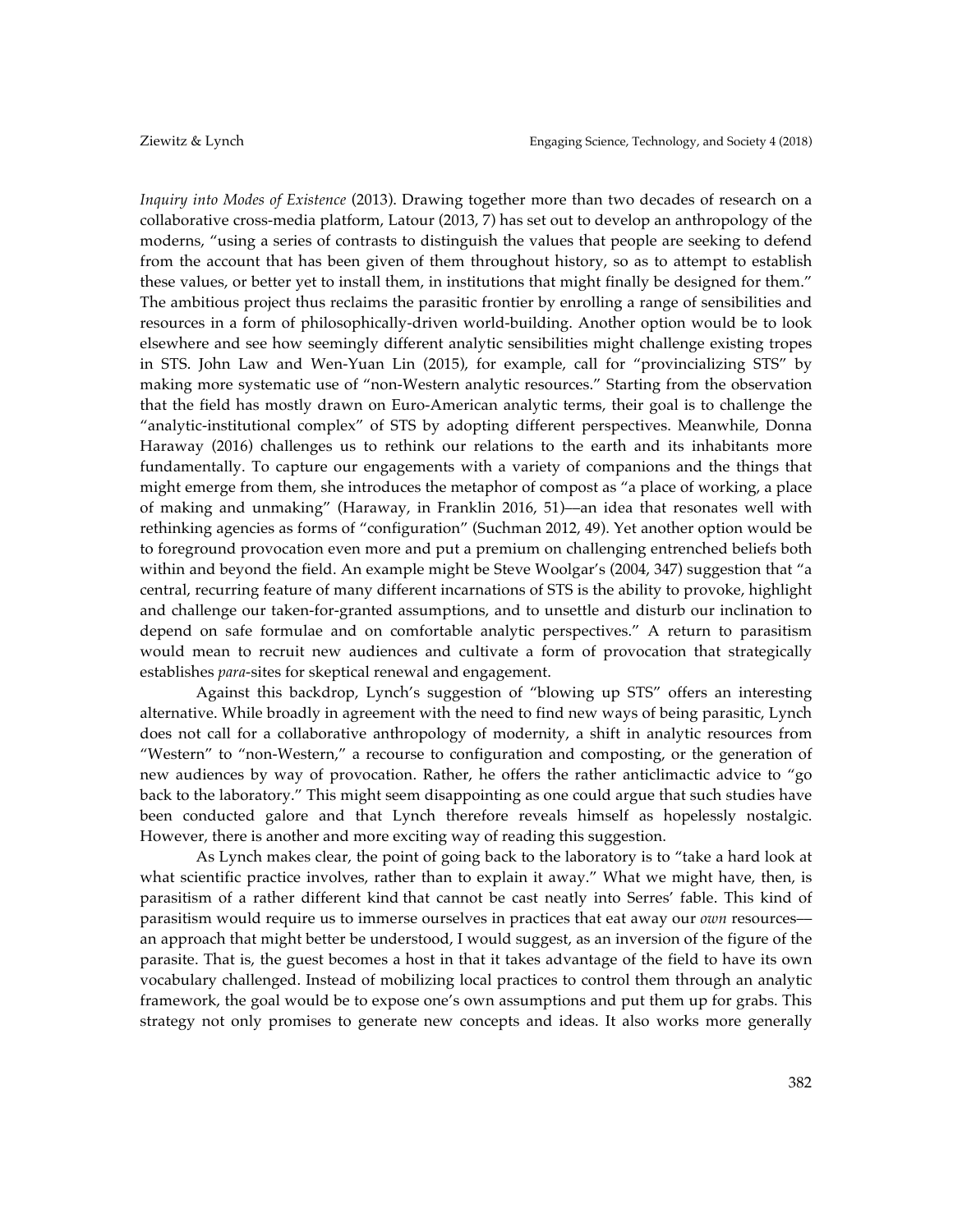against consolidating tendencies in academic fields that come of age, allowing our objects to become parasitic on ourselves.

Alright, then. Back to the laboratory, everyone.

# **Author Biography**

Malte Ziewitz is Assistant Professor and Mills Family Faculty Fellow at the Department of Science & Technology Studies at Cornell University. Previously, he was a postdoctoral fellow at the Department of Media, Culture, and Communication and the Information Law Institute at New York University. He holds a D.Phil. in Management Studies (Oxford), a Master in Public Administration (Harvard), and a First State Exam in Law (Hamburg). Broadly based in STS, ethnography, and public policy, his research aims to understand the changing role of governance and regulation in, of, and through digitally networked environments––the dynamics at work, the values at stake, the design options at hand. His recent work has focused on the practical politics of novel review, rating, and ranking schemes in healthcare and web search. He has also published on the rise of algorithms as a topic and a resource in the social sciences and humanities; the history and performativity of internet governance; the nature and uses of "crowd wisdom" in regulation; and the emergence of shadow cultures in technologies of evaluation. As Principal Investigator, Malte headed the ESRC-funded *How's My Feedback?* project, a collaborative design experiment to rethink and evaluate online review and rating websites.

# **Author Biography**

Professor Michael Lynch has a BA in Rural Sociology from Cornell University and a PhD in the Social Sciences from the University of California, Irvine. He is currently a professor in the Department of Science & Technology Studies at Cornell University. Lynch has written numerous books and articles on discourse, visual representation, and practical action in research laboratories, clinical settings, and legal tribunals. He received the 2016 J.D. Bernal career award from the Society for Social Studies of Science, and also received the 1995 Robert K. Merton Professional award from the Science, Knowledge and Technology Section of the American Sociological Association for his book *Scientific Practice and Ordinary Action*. He also received the 2011 Distinguished Publication Award from the Ethnomethodology/Conversation Analysis Section of the American Sociological Association for his book (co-authored with Simon Cole, Ruth McNally and Kathleen Jordan), *Truth Machine: The Contentious History of DNA Fingerprinting*  (2008). He is Co-Director of the Cornell Law and Society Program. He was editor of *Social Studies of Science* from 2002 until 2012, and President of the Society for Social Studies of Science from 2007 until 2009.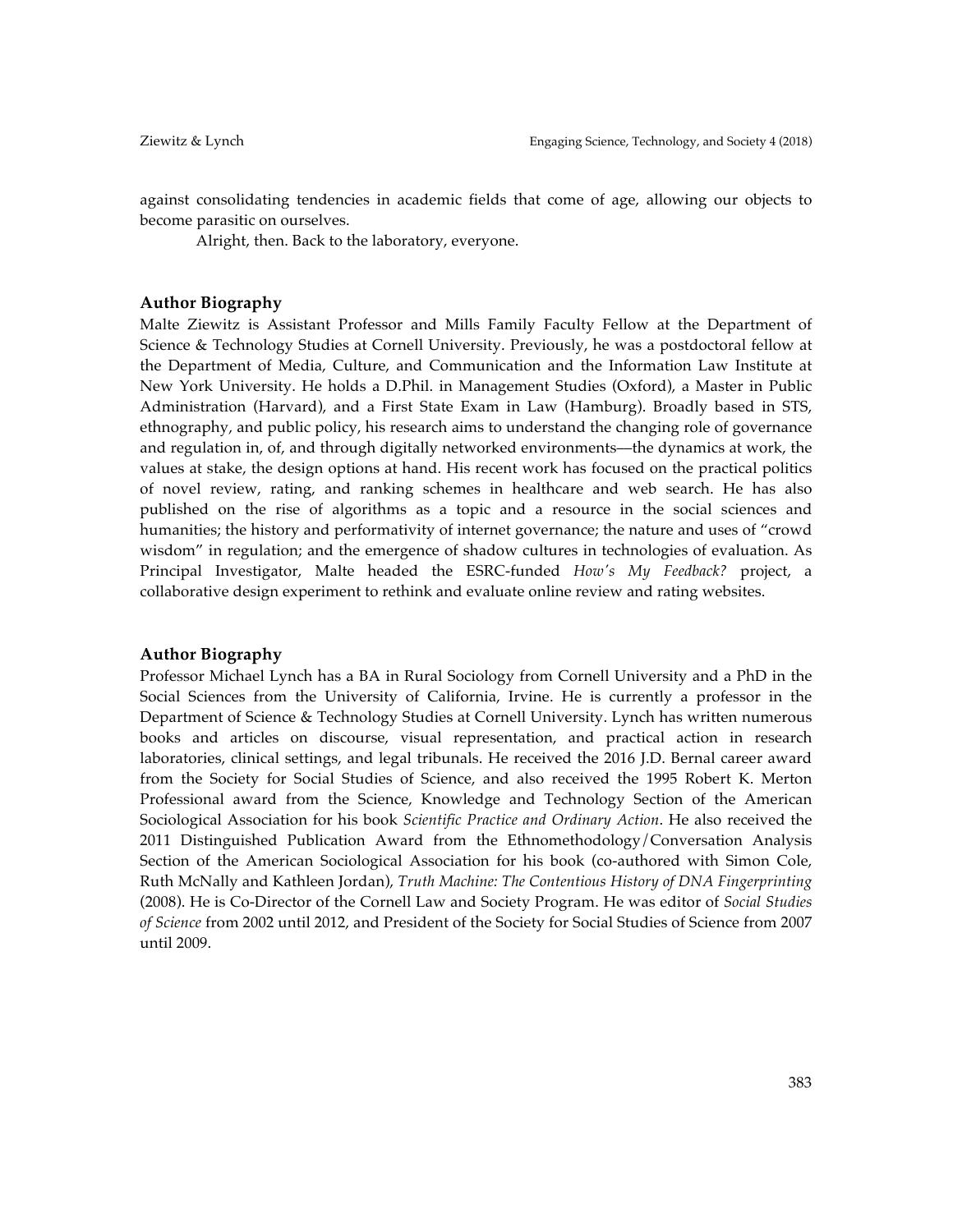# **References**

- Collins, H. M. and Robert Evans. 2002. "The third wave of science studies: Studies of expertise and experience." *Social Studies of Science* 32(2):235-296.
- Collins, H. M. and S. Yearley. 1992. "Epistemological chicken." In *Science as Practice and Culture* edited by A. Pickering. Chicago: University of Chicago Press, 301-326.
- Doing, P. 2008. "Give Me a Laboratory and I will Raise a Discipline: The Past, Present, and Future of Laboratory Studies in STS." In *Handbook of Science & Technology Studies*, 3<sup>®</sup> ed. edited by E. Hackett, O. Amsterdamska, M. Lynch, and J. Wajcman, 279-295. MIT Press: Cambridge.
- Franklin, S. 2017. "Staying with the Manifesto: An Interview with Donna Haraway." *Theory, Culture & Society* 34(4):49–63.
- Garfinkel, H. and Wieder, D. L. 1992. "Two incommensurable, asymmetrically alternate technologies of social analysis." In *Text in context: contributions to ethnomethodology,* edited by G. Watson and R. M. Seiler RM, 175-206. New York, NY: Sage Publications.
- Haraway, D. 2016. *Staying with the Trouble: Making Kin in the Chthulucene*. Durham: Duke University Press.
- Knorr Cetina, K. and M. Mulkay, eds. 1983. *Science Observed: Perspectives on the Social Study of Science.* London and Beverly Hills: Sage.
- Kuhn, T. S. 1962. *The Structure of Scientific Revolutions*. Chicago: University of Chicago Press.
- Latour, B. 2004 "Why Has Critique Run out of Steam? From Matters of Fact to Matters of Concern." *Critical Inquiry* 30(2):225-48.
- Latour, B. 2013. *An Inquiry into Modes of Existence: An Anthropology of the Moderns*. Cambridge, Massachusetts: Harvard University Press.
- Latour, B. and S. Woolgar. 1979. *Laboratory Life: The Social Construction of Scientific Facts.* London: Sage.
- Law, J. and W. Lin. 2015. *Provincializing STS: postcoloniality, symmetry and method*. Bernal Prize Lecture, Denver, CO.
- Lezaun, J. 2011. "Bees, beekeepers, and bureaucrats: parasitism and the politics of transgenic life." *Environment and Planning D: Society and Space* 29(4):738–756.
- Lynch, M. "Two notions of agreement." Chap. 6 in *Art and Artifact in Laboratory Science*. London: Routledge & Kegan Paul, 1985.
- Lynch, M. 2014. "From normative to descriptive and back: Science and Technology Studies and the practice turn." In *Science after the Practice Turn in Philosophy, History, and the Social Studies of Science* edited by L. Soler, S. Zwart, M. Lynch, and V. Israel-Jost*,* 93-113. London & New York: Routledge.
- Lynch, M. & D. Bogen. 1996. *The Spectacle of History*. Durham, NC: Duke University Press.
- Lynch, M., S. Cole, R. McNally and K. Jordan. 2008. *Truth Machine the Contentious History of DNA Fingerprinting*. London: University of Chicago Press.
- Mulkay, M. 1976. "Norms and ideology of science." *Social Science Information* 15:637-656.
- Pickering, A., ed. 1992. *Science as Practice and Culture*. Chicago: University of Chicago Press.